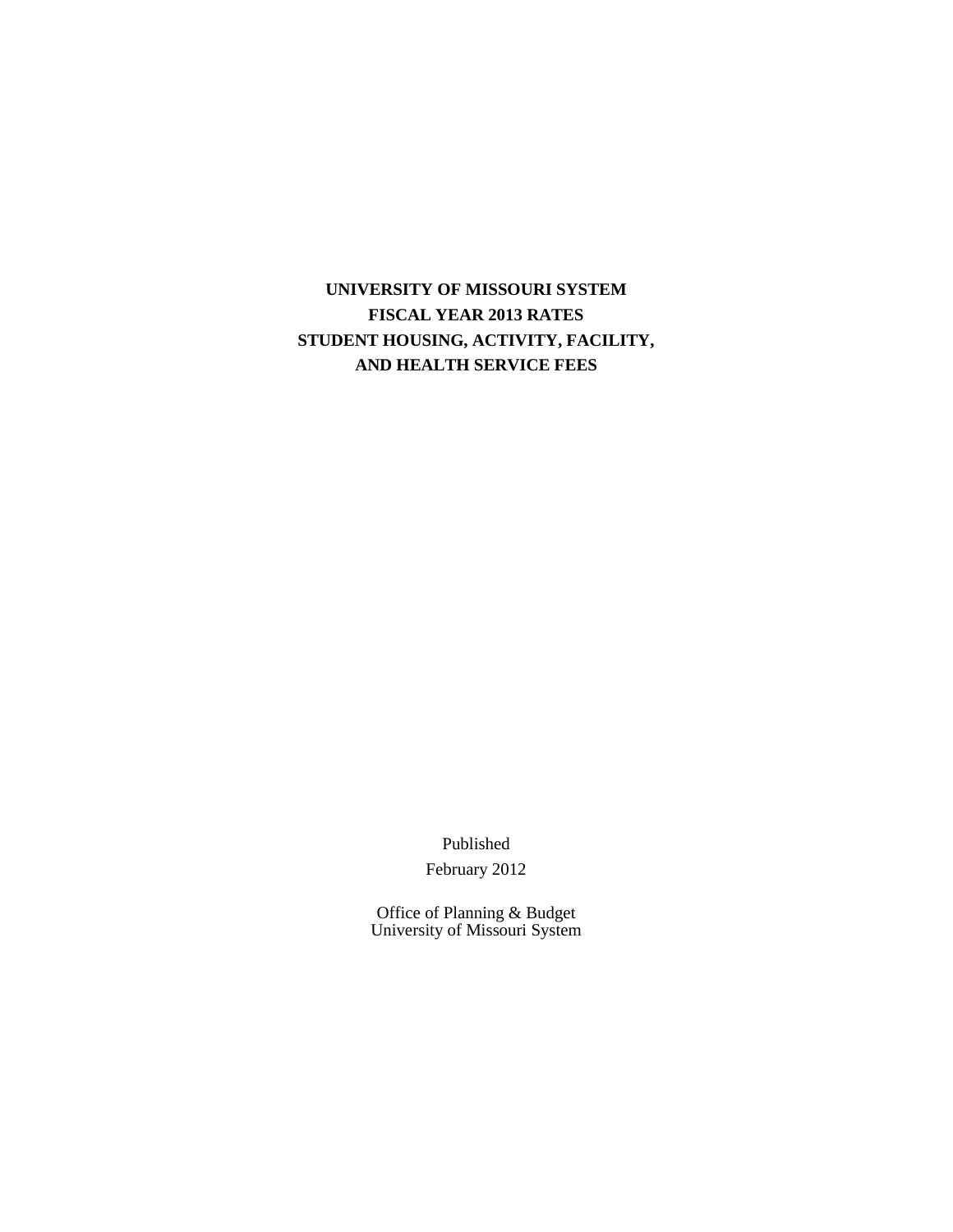### **University of Missouri System Fiscal Year 2013 Rates Student Housing, Activity, Facility, and Health Service Fees**

Table of Contents

|                                                                                                                                              | Page |
|----------------------------------------------------------------------------------------------------------------------------------------------|------|
|                                                                                                                                              |      |
| Table 1. Summary of Approved Fee Increases, Resident Undergraduate, Academic Year 20132                                                      |      |
|                                                                                                                                              |      |
| Table 2. Summary of Housing Contracts Effective Beginning Summer 2012  4                                                                     |      |
| Table 3. Summary of Housing System Financial Plans, System Total 17<br>Table 3c. Summary of Housing System Financial Plans, Missouri S&T  20 |      |
|                                                                                                                                              |      |
| Table 4. Changes in Student Activity, Facility, and Health Service Fees for FY2013, UM24                                                     |      |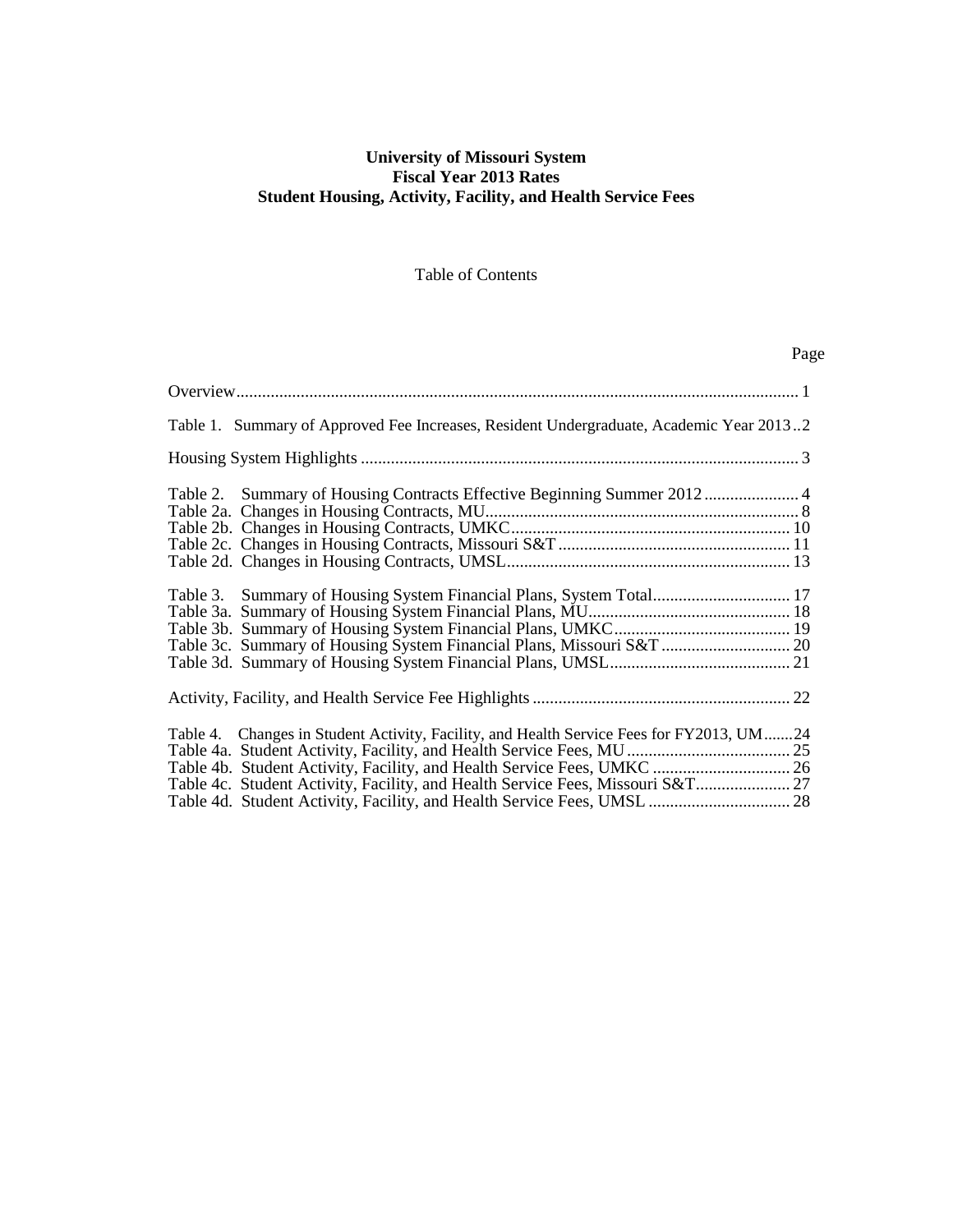#### **Overview**

This document contains the approved rates for student housing, activity, facility, and health service fees for Fiscal Year 2013 and other supporting materials as submitted by each campus in the University of Missouri System. This information was prepared in support of fee changes that become effective in Summer Session 2012.

The fee proposals were prepared under the direction of the Vice Chancellors or Vice Provosts for Student Affairs on each campus. Planning for fee changes are conducted using operating assumptions unique to each campus and activity, within the context of general economic guidelines communicated by the Assistant Vice President of Planning and Budget. The appropriate advisory groups, affected students, and/or their elected officers reviewed and approved the activity, facility, and health service fee proposals. Student housing rate proposals were developed with input from the affected students and the Residence Hall Associations. These groups had the opportunity to review, ask questions, and provide comments as the proposed room and board rates and plans were developed.

These rate changes are in compliance with SB 389 (section 173.1003; RSMO) unless otherwise noted. There are no increases in required fees that exceed the annual rate of inflation, which was 3.0% as of December 2011. Increases in required fees are **MU** 2.9% or \$11.16, **UMKC** 2.9% or \$13.15, **MS&T** 2.3% or \$9.90 and **UMSL** 3.0% or \$13.80. Table 1 shows a summary of fee increases approved by the Board of Curators, with details for tuition, other required fees, and room and board charges for academic year 2013 compared to 2012.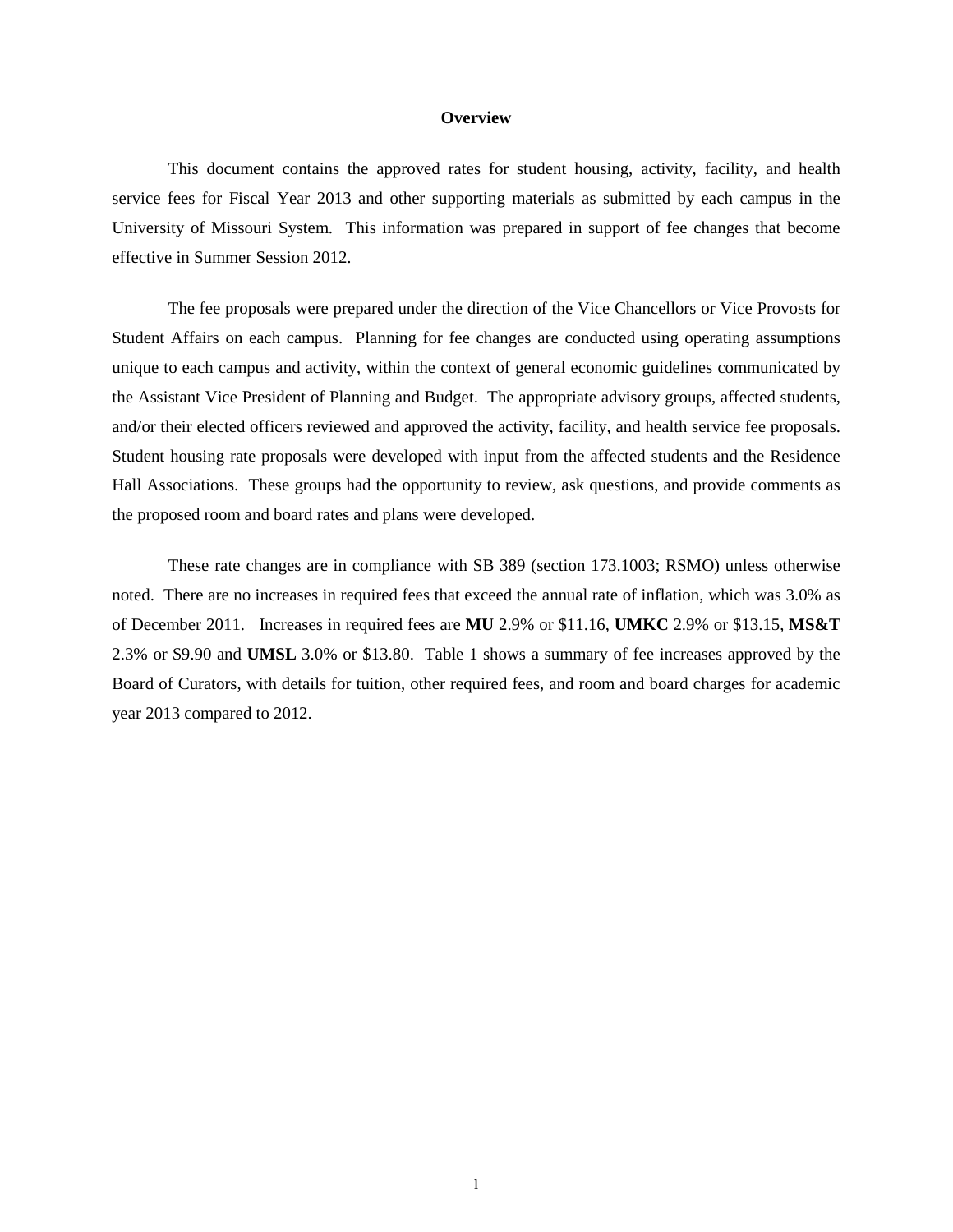| j                              |  |
|--------------------------------|--|
|                                |  |
|                                |  |
|                                |  |
|                                |  |
|                                |  |
|                                |  |
|                                |  |
|                                |  |
|                                |  |
| l                              |  |
|                                |  |
|                                |  |
|                                |  |
|                                |  |
|                                |  |
|                                |  |
|                                |  |
|                                |  |
|                                |  |
|                                |  |
|                                |  |
|                                |  |
|                                |  |
|                                |  |
|                                |  |
|                                |  |
|                                |  |
|                                |  |
|                                |  |
|                                |  |
|                                |  |
|                                |  |
|                                |  |
|                                |  |
|                                |  |
|                                |  |
| <br>                           |  |
|                                |  |
|                                |  |
|                                |  |
|                                |  |
| l                              |  |
|                                |  |
|                                |  |
|                                |  |
|                                |  |
|                                |  |
| ≀                              |  |
|                                |  |
|                                |  |
| ĺ                              |  |
| J                              |  |
| ׅ֘                             |  |
|                                |  |
| ì                              |  |
| i                              |  |
| i<br>I<br>i                    |  |
| i<br>ׇ֖֚֚֚֬֕                   |  |
|                                |  |
|                                |  |
| l<br>I                         |  |
| j                              |  |
| i                              |  |
|                                |  |
| I                              |  |
|                                |  |
| į                              |  |
| $\overline{\phantom{a}}$<br>֕֕ |  |

|                                           |                  |                                                                        |                                                             |                                                                                                                                                                                                                                                                                                                                                                                                  | UMKC                                                                                                              |                                                             |                                                                                                                                             |                                                                                                                                                                                                                                                                                                                                                      |                                                                             |                                                                                                                                                       | <b>UMSL</b>                                                                                                              |                                                                     |
|-------------------------------------------|------------------|------------------------------------------------------------------------|-------------------------------------------------------------|--------------------------------------------------------------------------------------------------------------------------------------------------------------------------------------------------------------------------------------------------------------------------------------------------------------------------------------------------------------------------------------------------|-------------------------------------------------------------------------------------------------------------------|-------------------------------------------------------------|---------------------------------------------------------------------------------------------------------------------------------------------|------------------------------------------------------------------------------------------------------------------------------------------------------------------------------------------------------------------------------------------------------------------------------------------------------------------------------------------------------|-----------------------------------------------------------------------------|-------------------------------------------------------------------------------------------------------------------------------------------------------|--------------------------------------------------------------------------------------------------------------------------|---------------------------------------------------------------------|
|                                           |                  |                                                                        |                                                             |                                                                                                                                                                                                                                                                                                                                                                                                  |                                                                                                                   |                                                             |                                                                                                                                             |                                                                                                                                                                                                                                                                                                                                                      |                                                                             |                                                                                                                                                       |                                                                                                                          |                                                                     |
|                                           | $\frac{2012}{ }$ |                                                                        |                                                             |                                                                                                                                                                                                                                                                                                                                                                                                  |                                                                                                                   |                                                             |                                                                                                                                             |                                                                                                                                                                                                                                                                                                                                                      |                                                                             |                                                                                                                                                       |                                                                                                                          |                                                                     |
| Tuition $(1)$                             | \$7,848          | $\begin{array}{r l} 2013 \\ 38,082 \\ 378 \\ 79 \\ \hline \end{array}$ | Percent<br>Increase<br>3.0%<br>3.3%<br>3.3%<br>3.5%<br>3.5% | $\begin{array}{r l}\n 2012 \\  \hline\n 57,737 \\  \hline\n 384 \\  \hline\n 9,029 \\  \hline\n 8,754 \\  \hline\n 8,754 \\  \hline\n 8,754 \\  \hline\n 8,754 \\  \hline\n 8,754 \\  \hline\n 8,754 \\  \hline\n 8,754 \\  \hline\n 8,754 \\  \hline\n 8,754 \\  \hline\n 8,754 \\  \hline\n 8,754 \\  \hline\n 8,754 \\  \hline\n 8,754 \\  \hline\n 8,754 \\  \hline\n 8,754 \\  \hline\n 8,$ | $\begin{array}{r l}\n & 2013 \\  & 396 \\  & 396 \\  & 955 \\  & 954 \\  & 9294 \\  & 141 \\  & 182\n\end{array}$ | Percent<br>Increase<br>3.0%<br>3.1%<br>3.1%<br>3.3%<br>3.3% | $\begin{array}{r l}\n & 2012 \\  & 57,848 \\  & 390 \\  & 900 \\  & 900 \\  & 8010 \\  & 900 \\  & 8010 \\  & 8010 \\  & 8010\n\end{array}$ | $\begin{array}{r l}\n 2013 \\  & 402 \\  & 402 \\  & 866 \\  & 9,350 \\  & 8,360 \\  & 8,360 \\  & 8,360 \\  & 8,360 \\  & 8,360 \\  & 8,360 \\  & 8,360 \\  & 8,360 \\  & 8,360 \\  & 8,360 \\  & 8,360 \\  & 8,360 \\  & 8,360 \\  & 8,360 \\  & 8,360 \\  & 8,360 \\  & 8,360 \\  & 8,360 \\  & 8,360 \\  & 8,360 \\  & 8,360 \\  & 8,360 \\  & $ | Percent<br>Increase<br>3.0%<br>3.1%<br>3.1%<br>2.3%<br>4.4%<br>4.4%<br>3.6% | $\begin{array}{r l}\n 2012 \\  \hline\n 57,737 \\  372 \\  9,038 \\  \hline\n 9,038 \\  \hline\n 9,038 \\  9,252 \\  \hline\n 8,18,290\n \end{array}$ | $\begin{array}{r l} 2013 \\ \hline 87,968 \\ 390 \\ \underline{956} \\ 9,514 \\ \underline{956} \\ 9,520 \\ \end{array}$ | Percent<br>Increase<br>3.0%<br>3.0%<br>4.8%<br>3.0%<br>3.1%<br>3.0% |
| Information Technology Fee <sup>(1)</sup> | 366              |                                                                        |                                                             |                                                                                                                                                                                                                                                                                                                                                                                                  |                                                                                                                   |                                                             |                                                                                                                                             |                                                                                                                                                                                                                                                                                                                                                      |                                                                             |                                                                                                                                                       |                                                                                                                          |                                                                     |
| Student Activity, Facility & Health Fee   | 775              |                                                                        |                                                             |                                                                                                                                                                                                                                                                                                                                                                                                  |                                                                                                                   |                                                             |                                                                                                                                             |                                                                                                                                                                                                                                                                                                                                                      |                                                                             |                                                                                                                                                       |                                                                                                                          |                                                                     |
| Total Tuition and Required Fees           | 8,989            |                                                                        |                                                             |                                                                                                                                                                                                                                                                                                                                                                                                  |                                                                                                                   |                                                             |                                                                                                                                             |                                                                                                                                                                                                                                                                                                                                                      |                                                                             |                                                                                                                                                       |                                                                                                                          |                                                                     |
| Room & Board $^{(2)}$                     |                  |                                                                        |                                                             |                                                                                                                                                                                                                                                                                                                                                                                                  |                                                                                                                   |                                                             |                                                                                                                                             |                                                                                                                                                                                                                                                                                                                                                      |                                                                             |                                                                                                                                                       |                                                                                                                          |                                                                     |
| Total Fees plus Room and Board            | 8.240            |                                                                        |                                                             |                                                                                                                                                                                                                                                                                                                                                                                                  |                                                                                                                   |                                                             |                                                                                                                                             |                                                                                                                                                                                                                                                                                                                                                      |                                                                             |                                                                                                                                                       |                                                                                                                          |                                                                     |
|                                           |                  |                                                                        |                                                             |                                                                                                                                                                                                                                                                                                                                                                                                  |                                                                                                                   |                                                             |                                                                                                                                             |                                                                                                                                                                                                                                                                                                                                                      |                                                                             |                                                                                                                                                       |                                                                                                                          |                                                                     |

Notes:<br>(1) Based on average fees for a resident undergraduate student at fifteen credit hours per semester for 2 semesters.<br>(2) Predominant plan as submitted by each campus. (1) Based on average fees for a resident undergraduate student at fifteen credit hours per semester for 2 semesters.

(2) Predominant plan as submitted by each campus.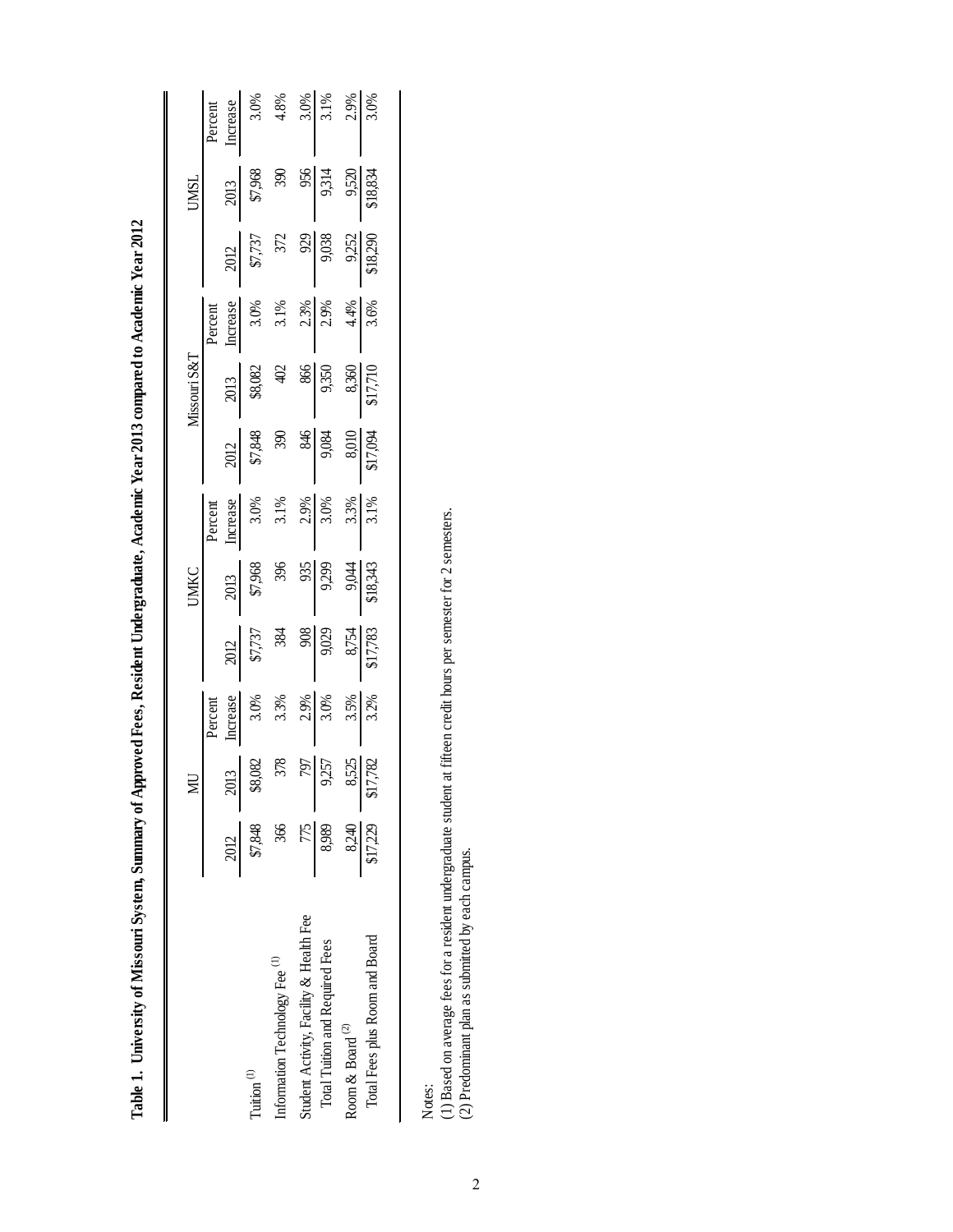### **Housing System Highlights**

#### **Room and Board Contract Rates**

Room and board charges vary across the four campuses and within each campus based on the residence facility and meal plan selected by the student. Table 2 summarizes the changes in the predominant room and board plans on each campus as well as showing the range of plans available. Based on the predominant room and board plan on each campus, rates will increase by 3.5% at **MU**, 3.3% at **UMKC**, 4.4% at **MS&T**, and 2.9% at **UMSL**. These increases are driven by various factors that impact housing and dining differently and the campus operations differently. Tables 2a - 2d detail the type of rooms and meal plans that are available on each campus as well as the approved rates for each plan.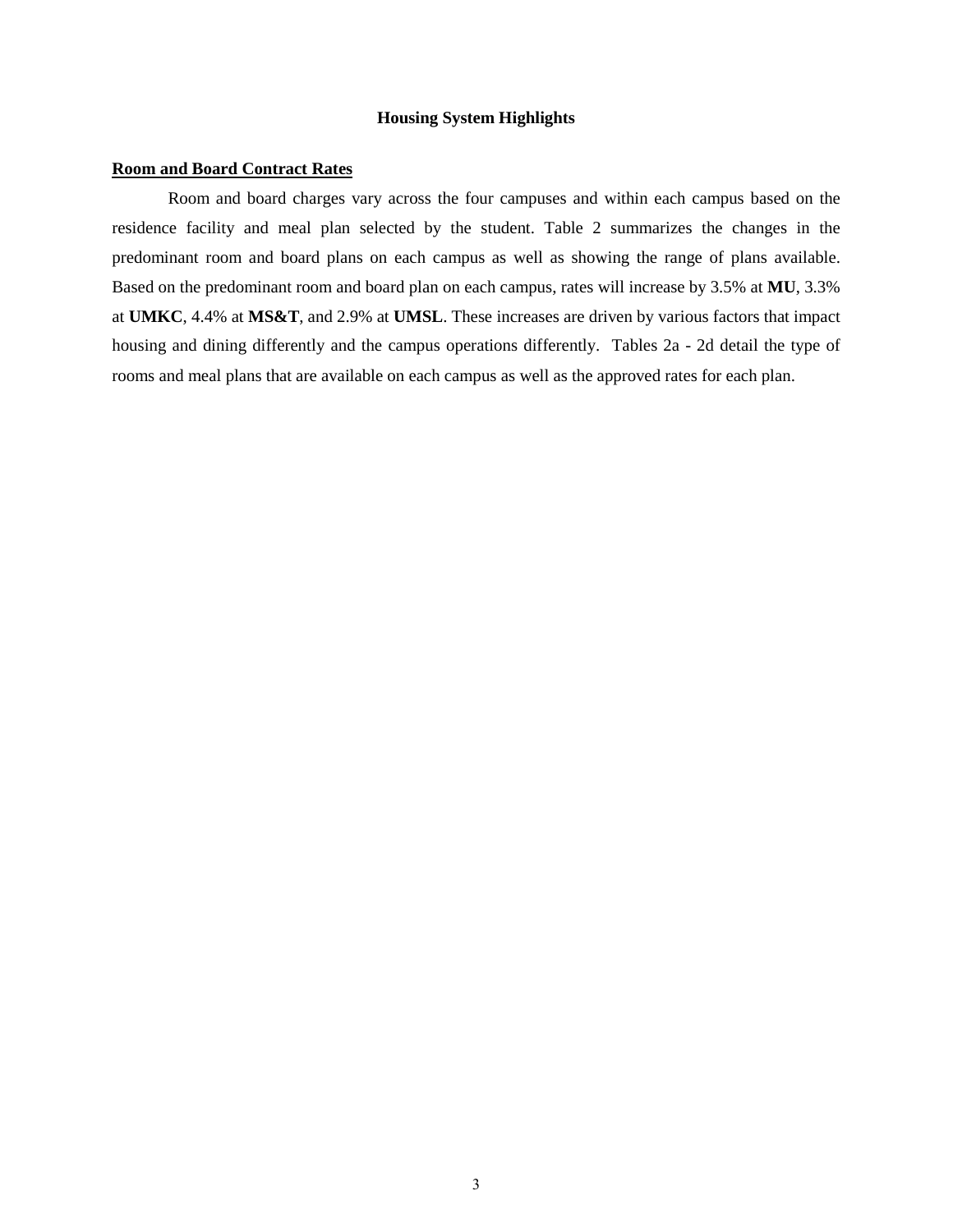|                                    |                                                              |         |         | MU              |                                        |
|------------------------------------|--------------------------------------------------------------|---------|---------|-----------------|----------------------------------------|
| <b>Room and Board Plans</b>        |                                                              |         |         | Increase/       | Percent                                |
| <b>Academic Year - 2 Semesters</b> |                                                              | FY2012  | FY2013  | Decrease        | Change                                 |
| Room and Board - Predominant Plan  |                                                              | \$8,240 | \$8,525 | \$285           | 3.5%                                   |
| Renovated traditional double room  |                                                              | 5,340   | 5,555   | 215             | 4.0%                                   |
|                                    | 225 Meal Block per semester (roughly 14 meals/week)          | 2,900   | 2,970   | 70              | 2.4%                                   |
| Range of Plan Options              |                                                              |         |         |                 |                                        |
| <b>Housing Options</b>             | High                                                         | \$7,925 | \$8,245 |                 | Single suite open during breaks        |
| <b>Housing Options</b>             | Low                                                          | 4,300   | 4,470   |                 | Double room unrenovated                |
| Meal Plan Options                  | High                                                         | 3,300   | 3,380   |                 | 275 Meal Block per semester            |
| <b>Meal Plan Options</b>           | Low                                                          | 2,500   | 2,560   |                 | 175 Meal Block per semester            |
|                                    |                                                              |         |         |                 |                                        |
|                                    |                                                              |         |         | <b>UMKC</b>     |                                        |
| <b>Room and Board Plans</b>        |                                                              |         |         | Increase/       | Percent                                |
| <b>Academic Year - 2 Semesters</b> |                                                              | FY2012  | FY2013  | Decrease        | Change                                 |
| Room and Board - Predominant Plan  |                                                              | \$8,754 | \$9,044 | \$290           | 3.3%                                   |
| Traditional Double A/C             |                                                              | 6,022   | 6,203   | 181             | 3.0%                                   |
|                                    | Meal Plan Block 180 Meal w/\$175 Flex per semester           | 2,732   | 2,841   | 109             | 4.0%                                   |
| Range of Plan Options              |                                                              |         |         |                 |                                        |
| Housing Options                    | High                                                         | \$7,621 | \$7,850 |                 | Single room with private bath          |
| Housing Options                    | Low                                                          | 6,022   | 6,203   |                 | Traditional double room A/C            |
| Meal Plan Options                  |                                                              | 2,943   | 3,061   |                 | 140 block with \$300 flex per semester |
| Meal Plan Options                  | High<br>Low                                                  | 2,629   | 2,734   |                 | 12 Meal Plan - \$175 flex per semester |
|                                    |                                                              |         |         |                 |                                        |
|                                    |                                                              |         |         | Missouri S&T    |                                        |
| <b>Room and Board Rates</b>        |                                                              |         |         | Increase/       | Percent                                |
| <b>Academic Year - 2 Semesters</b> |                                                              | FY2012  | FY2013  | Decrease        | Change                                 |
| Room and Board - Predominant Plan  |                                                              | \$8,010 | \$8,360 | \$350           | 4.4%                                   |
| <b>Renovated Double</b>            |                                                              | 5,415   | 5,610   | 195             | 3.6%                                   |
|                                    | Meal Plan 4 - 15 Meals/Wk + DBD \$62.50/\$67.50/sem          | 2,595   | 2,750   | 155             | 6.0%                                   |
|                                    | Reflects Declining Balance Dollars (DBD) increase in FY2013. |         |         |                 |                                        |
| Range of Plan Options              |                                                              |         |         |                 |                                        |
| <b>Housing Options</b>             | High                                                         | \$7,645 | \$7,840 | Single suite    |                                        |
| Housing Options                    | Low                                                          | 3,090   | 3,180   |                 | Traditional triple room                |
| Meal Plan Options                  | High                                                         | 3,105   | 3,290   |                 | $19$ Meals/Wk + DBD \$60/\$65/sem      |
| Meal Plan Options                  | Low                                                          | 1,375   | 1,455   |                 | $5$ Meals/Wk + DBD \$150/\$160/sem     |
|                                    |                                                              |         |         |                 |                                        |
|                                    |                                                              |         |         | <b>UMSL</b>     |                                        |
| <b>Room and Board Plans</b>        |                                                              |         |         | Increase/       | Percent                                |
| <b>Academic Year - 2 Semesters</b> |                                                              | FY2012  | FY2013  | Decrease        | Change                                 |
| Room and Board - Predominant Plan  |                                                              | \$9,252 | \$9,520 | \$268           | 2.9%                                   |
| Single Room                        |                                                              | 6,302   | 6,490   | 188             | 3.0%                                   |
| 100 Block Meals - DBD \$350/sem    |                                                              | 2,950   | 3,030   | 80              | 2.7%                                   |
|                                    |                                                              |         |         |                 |                                        |
| Range of Plan Options              |                                                              |         |         |                 |                                        |
| Housing Options                    | High                                                         | \$6,302 | \$6,490 | Oak Hall Single |                                        |

### **Table 2. Summary of Housing Contracts, Effective Beginning with the 2012 Summer Session**

Meal Plan Options High 3,400 3,490 200 Block Meals - DBD \$150/sem<br>Meal Plan Options Low 2,950 3,030 100 Block Meals - DBD \$350/sem

Low 2,950 3,030 100 Block Meals - DBD \$350/sem

Housing Options Low 4,048 4,048 Villa Hall Double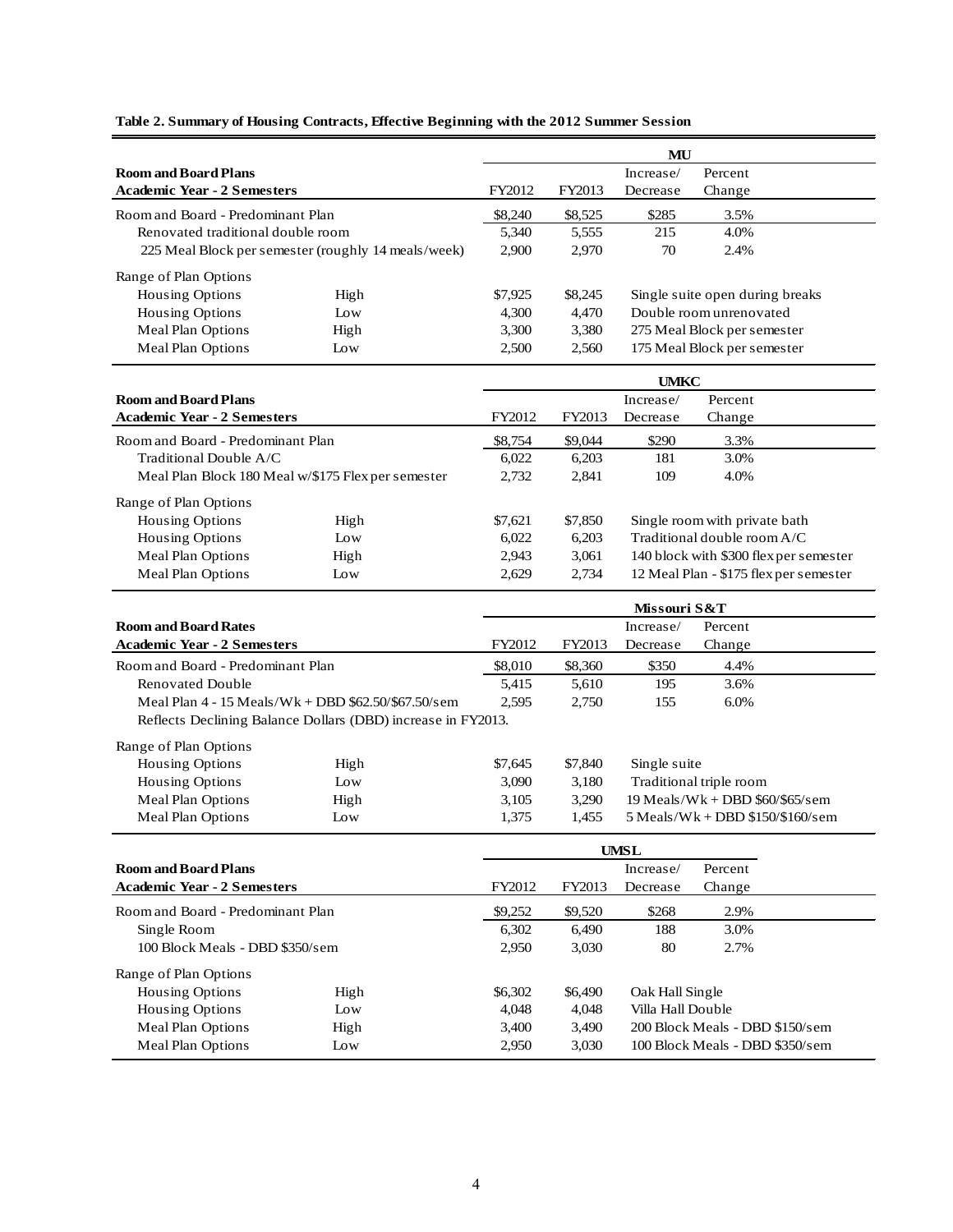At **MU**, the predominant room and board plan costs \$8,525 for the FY2013 academic year and consists of a renovated traditional double room and a meal plan that provides 225 meals per semester (roughly 14 meals per week). There are a wide variety of accommodations and housing facilities to choose from. Housing rates for the FY2013 academic year range from a high of \$8,245 for a single suite open during breaks to a low of \$4,470 for an un-renovated traditional double room. Three different meal plans are available and range from a high of \$3,380 per academic year for 275 meals per semester to a low of \$2,560 for 175 meals per semester.

Housing rates increased by 4% to 4.1% depending on the type of housing accommodation. Housing rates reflect the required financial commitment to the Residential Life Master Plan including debt service payments for 11 new and 7 renovated residence halls – over 5,250 beds since 2004. The primary drivers of the housing rate increase are an anticipated 2% increase in compensation, utility rate increases of approximately 6%, and a slight increase in mandatory transfers for debt payments. Reductions in transfers to plant reserves for maintenance and repair were used to balance the budget and keep rates affordable after other cost reduction efforts were exhausted. The combined room and board contract rate for the predominant plan increased by \$285 or 3.5% for the academic year.

The Residential Life Master Plan calls for Mark Twain to be offline in FY2013. To meet student needs, extended campus apartment rental will continue and revenues and expenditures for this activity will slightly increase.

Increases in monthly rents for family student housing range from 3.6% to 4.4% depending on the facility and room type.

At **UMKC**, the predominant room and board plan for FY2013 will cost \$9,044 per academic year and consists of a traditional double room and a 180 block meal plan with \$175 in Flex cash per semester. This is an increase of 3.3% over FY2012. At UMKC, room rates increased by 3.0%. Room rates vary by type of room ranging from a high of \$7,850 for a single room with a private bath to a low of \$6,203 for a traditional double room. Capacity is unchanged at 884 beds and occupancy is anticipated to decrease by 4.7% to approximately 94%.

At UMKC, food service is outsourced to a third party vendor. Meal plan rates increased by 4% per adjustment clauses in the third party contract. Five different meal plans are available ranging from a high of \$3,061 per academic year for 140 block meals with \$300 Flex cash per semester to a low of \$2,734 for 12 meals per week with \$175 Flex cash per semester.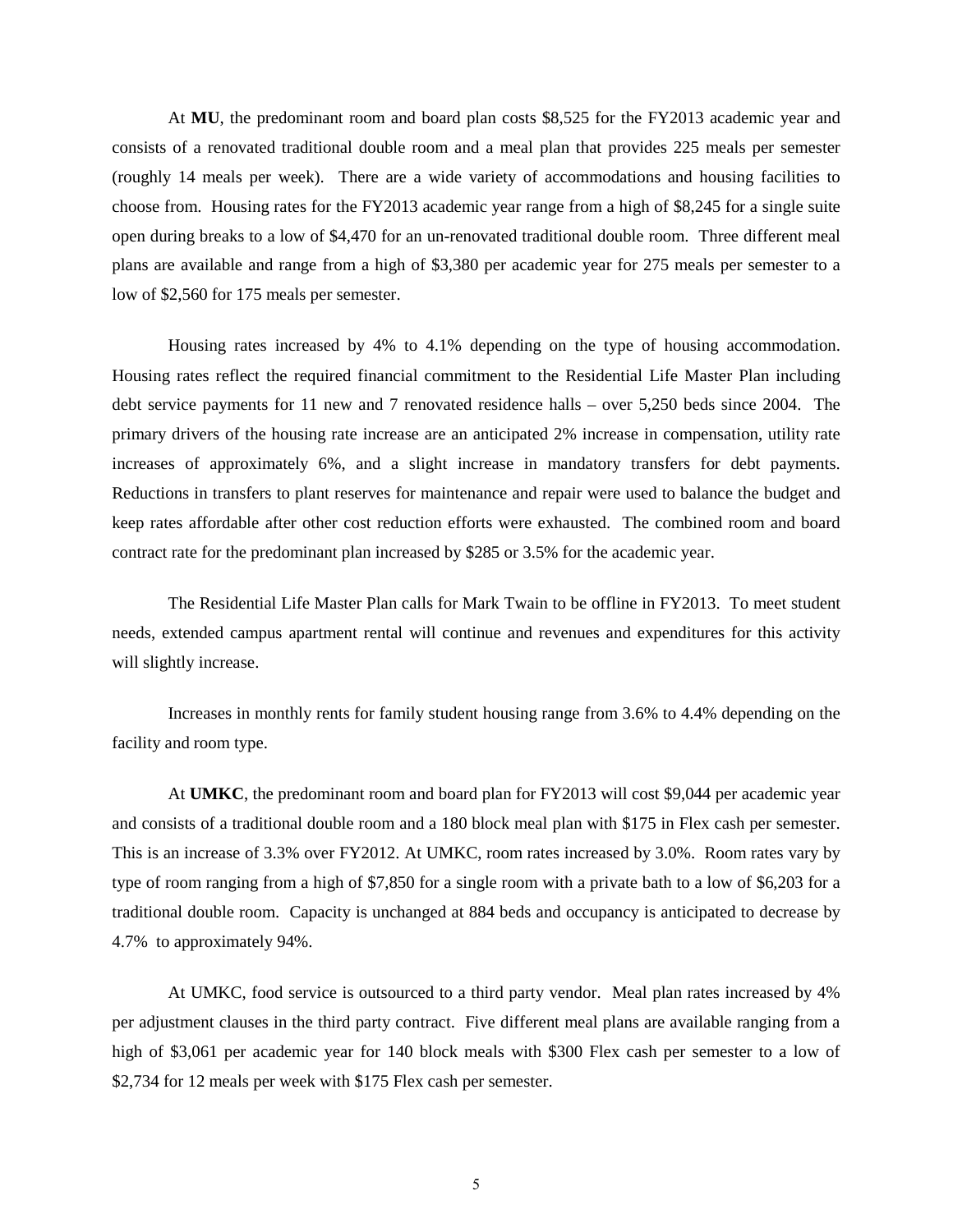UMKC's housing revenues are expected to increase by 3.3% or roughly \$186,000. Expenditures and transfers are anticipated to increase by 3.3% or an estimated \$186,000 with assumptions for an overall 2.8% compensation increase, 7.9% increase for utilities, 8.3% increase in repairs and replacements, and 3.0% for increase in other expenses. With these assumptions, Housing System Financial Plans result in a balanced FY2013 budget.

At **Missouri S&T**, the predominant room and board plan costs \$8,360 per academic year for FY2013 and consists of a Thomas Jefferson North renovated double room and 15 meals per week plus \$67.50 declining balance per semester. The increase in the predominant room and board plan at Missouri S&T is 4.4% or \$350 for the academic year.

Housing rate increases range from 2.8% to 3.6% with the predominant plan increasing 3.6%. Room rates range from a high of \$7,840 for a single suite to a low of \$3,180 for a traditional triple room. Increases at these levels are necessary to sustain current levels of residential services as well as to adequately fund the University's residence hall construction/renovation master plan.

Missouri S&T's increase in meal plans range from 5.8% to 6.0% with the predominant plan increasing 6.0%. The same seven meal plans will be available in FY2013 but there are increases in each plan for declining balance dollars. Meal plans at MS&T ranging from a high of \$3,290 per academic year for 19 meals per week and \$65 declining balance per semester to a low of \$1,455 for 5 meals per week with \$160 declining balance per semester. Missouri S&T uses a third party vendor for dining services and the rate increases reflect the inflationary adjustments required in the contract.

Total capacity for FY2013 will remain flat at 1,760 beds or 93%. A portion of student housing is being represented by a leased apartment complex. Housing system revenues increase by 3.9% and expenditures and transfers are anticipated to increase by 3.9%. Expenditure assumptions made include 2.0% compensation increase and 3.8% increase in other expenses including utilities. Mandatory transfers for debt service increase by 7.4%. FY2013 Housing System budgets with these assumptions are basically in balance.

At **UMSL**, the predominant room and board plan for FY2013 will increase \$268 or 2.9% and costs \$9,520 per academic year. The predominant plan consists of a single room in Oak Hall and a 100 block meal plan plus \$350 declining balance per semester.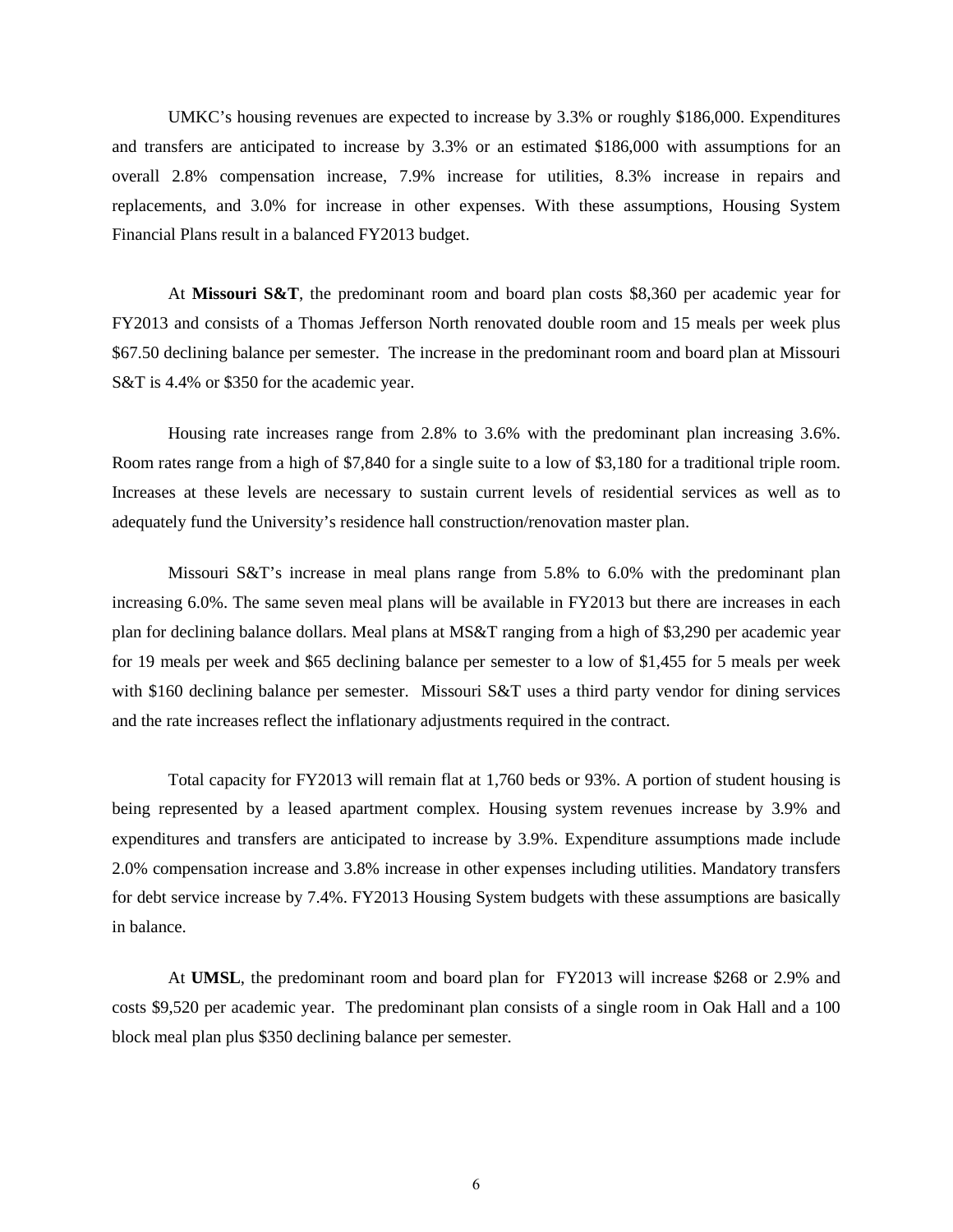Housing rates increased on average of 3.0% or CPI in FY2013 for Oak Hall. This increase is required to cover increasing operating costs. Total residence hall capacity remains unchanged at 501 beds. 418 of these beds are in Oak Hall which is designed for students 22 years old and under. Villa Hall contains 60 bed spaces for students which are older than 22. There are a total of 23 beds in Villa North of which are all reserved for optometry students. Villa rates will remain flat. Occupancy continues to be a problem in the residence halls but is anticipated to increase slightly to 71% in FY2013. Housing options range from a high of \$6,490 for a single room in Oak Hall to a low of \$4,048 for a double room in Villa Hall

UMSL's meal plans are contracted with a food service provider. Four meal plans are offered and range from a high of \$3,490 for 200 meals with a \$150 declining balance per semester to a low of \$3,030 per academic year for a 100 meal block with a \$350 declining balance per semester. Meal plan costs will increase 2.7%.

Housing system revenues are anticipated to increase by 2.9% or \$135,000. Expenditures will increase approximately 2.7% overall with 2.2% increase in compensation and 3.0% increase in utilities. Transfers remain flat for a net increase in expenditures and transfers of 1.4% resulting in a slight decline in net assets.

### **Family Housing**

The approved increases in rates for family student housing are 3.6% to 4.4% at **MU**, 2.8% to 3.2% at **Missouri S&T** and no increase at **UMSL** for the FY2013 academic year. **UMKC** does not offer family housing.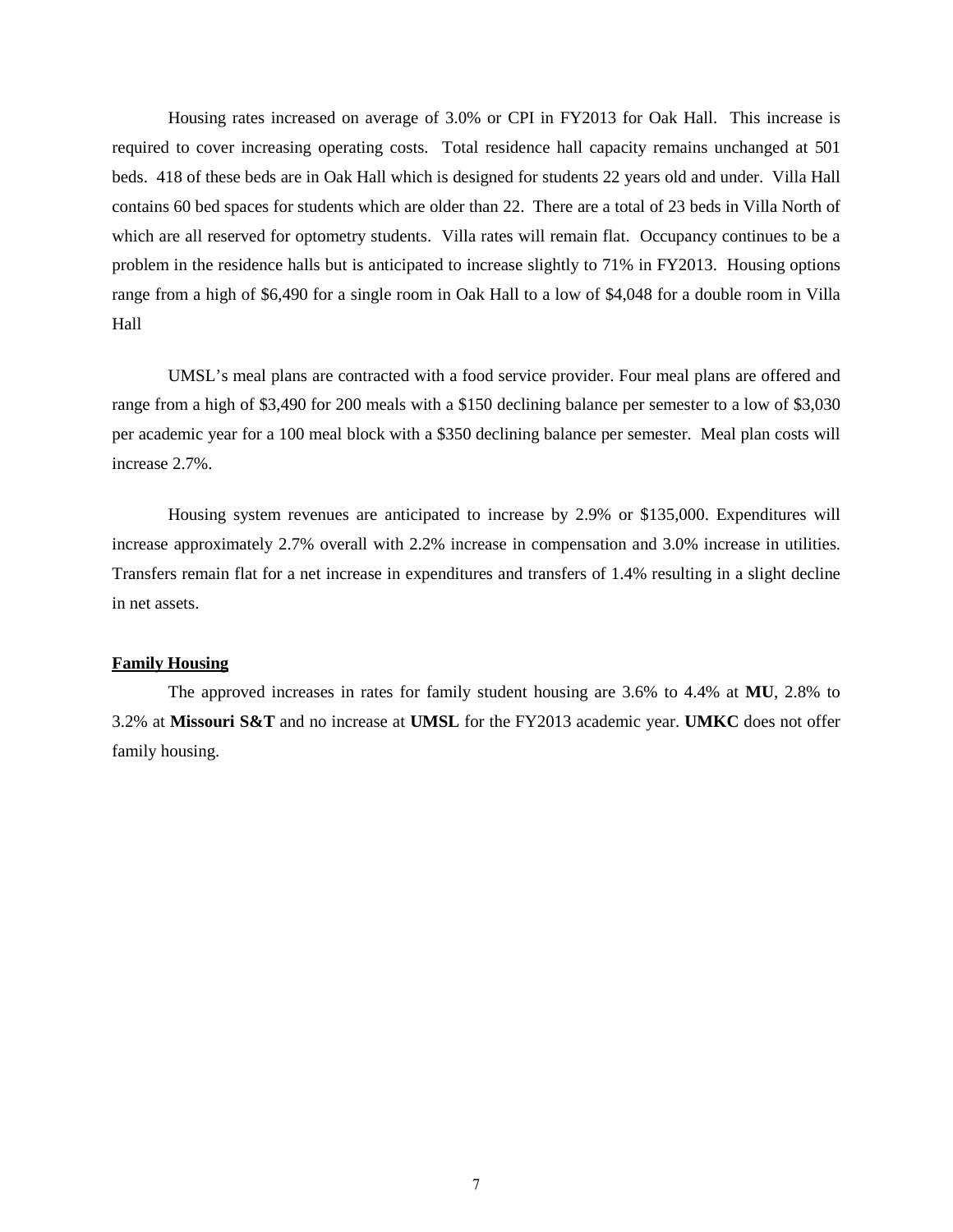|                                       |         |         | MU        |         |
|---------------------------------------|---------|---------|-----------|---------|
| <b>Room and Board Plans</b>           |         |         | Increase/ | Percent |
| <b>Academic Year - 2 Semesters</b>    | FY2012  | FY2013  | Decrease  | Change  |
| <b>Predominant Plan</b>               |         |         |           |         |
| Room and Board                        | \$8,240 | \$8,525 | \$285     | 3.5%    |
| Renovated traditional double room     | 5,340   | 5,555   | 215       | 4.0%    |
| 225 Meal Block per semester           | 2,900   | 2,970   | 70        | 2.4%    |
|                                       |         |         |           |         |
| <b>Meal Plans Options</b>             |         |         |           |         |
| Regular Academic Year (Two Semesters) |         |         |           |         |
| 275 Meal Block per semester           | \$3,300 | \$3,380 | \$80      | 2.4%    |
| 225 Meal Block per semester           | 2,900   | 2,970   | 70        | 2.4%    |
| 175 Meal Block per semester           | 2,500   | 2,560   | 60        | 2.4%    |
| Summer Session (Eight Weeks)          |         |         |           |         |
| 138 Meal Block per semester           | \$828   | \$848   | \$20      | 2.4%    |
| 113 Meal Block per semester           | 728     | 745     | 17        | 2.3%    |
| 88 Meal Block per semester            | 628     | 643     | 15        | 2.4%    |
| <b>Housing Options</b>                |         |         |           |         |
| <b>Suite Style</b>                    |         |         |           |         |
| Regular Academic Year (Two Semesters) |         |         |           |         |
| Semi-Suite Single                     | \$7,720 | \$8,030 | \$310     | 4.0%    |
| Single w/bath                         | 7,720   | 8,030   | 310       | 4.0%    |
| Suite Single                          | 7,720   | 8,030   | 310       | 4.0%    |
| Single (traditional)                  | 6,770   | 7,040   | 270       | 4.0%    |
| Double                                | 6,335   | 6,590   | 255       | 4.0%    |
| Double (traditional)                  | 5,340   | 5,555   | 215       | 4.0%    |
| Semi-Suite Double                     | 6,335   | 6,590   | 255       | 4.0%    |
| Suite Double                          | 6,770   | 7,040   | 270       | 4.0%    |
| Open during breaks                    |         |         |           |         |
| Semi-Suite Single                     | \$7,925 | \$8,245 | \$320     | 4.0%    |
| Single w/bath                         | 7,925   | 8,245   | 320       | 4.0%    |
| Suite Single                          | 7,925   | 8,245   | 320       | 4.0%    |
| Single (traditional)                  | 6,975   | 7,255   | 280       | 4.0%    |
| Double                                | 6,540   | 6,805   | 265       | 4.1%    |
| Double (traditional)                  | 5,545   | 5,770   | 225       | 4.1%    |
| Semi-Suite Double                     | 6,540   | 6,805   | 265       | 4.1%    |
| <b>Suite Double</b>                   | 6,975   | 7,255   | 280       | 4.0%    |
| <b>Extended Campus</b>                | NA      | 6,100   | NA        | NA      |
| Summer Session (Eight Weeks)          |         |         |           |         |
| Single                                | \$1,390 | \$1,445 | \$55      | 4.0%    |
| Double                                | 990     | 1,030   | 40        | 4.0%    |

## **Table 2a. University of Missouri - Columbia, Changes in Housing Contracts Effective Beginning with the 2012 Summer Session**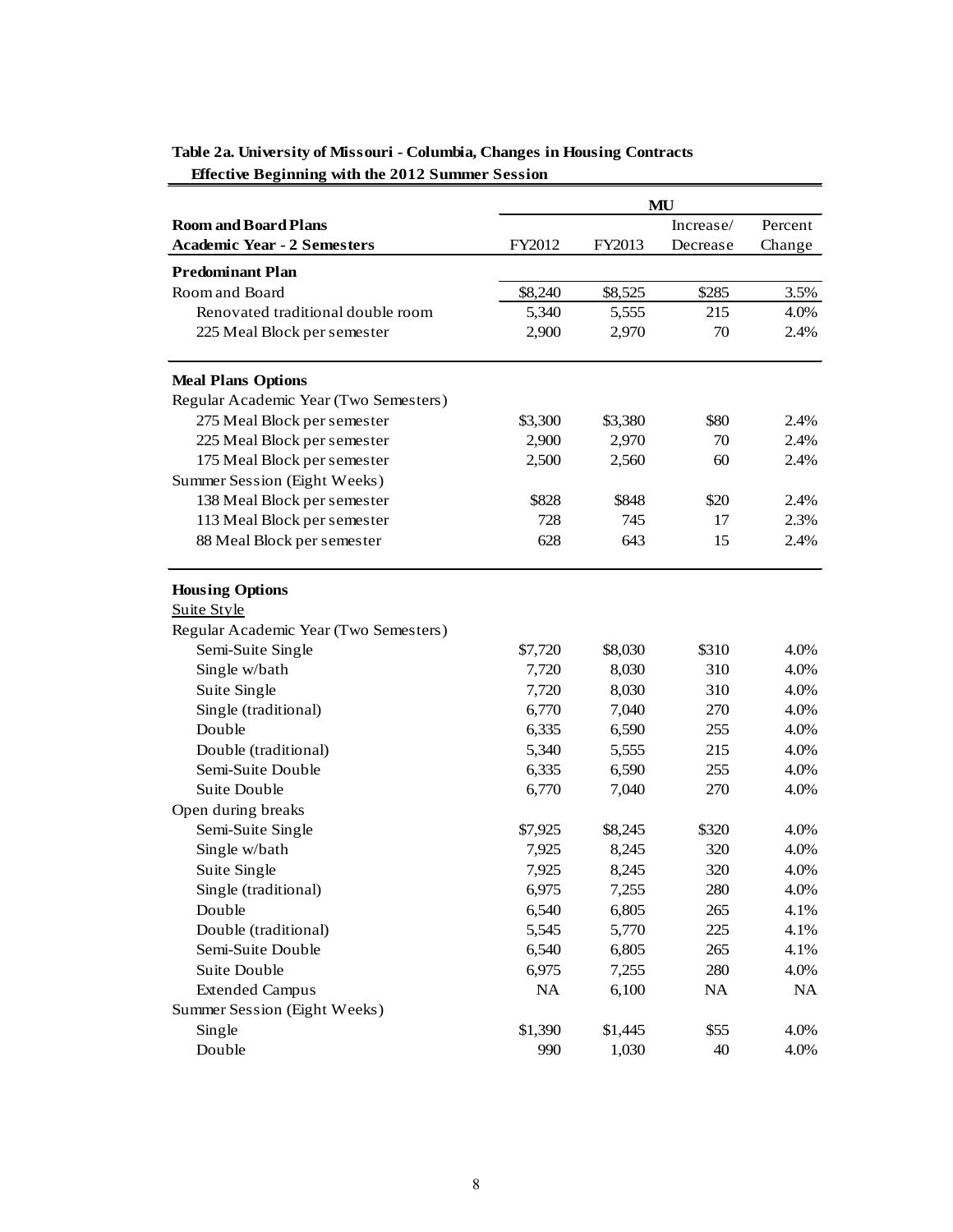|                                           |         |         | MU        |         |
|-------------------------------------------|---------|---------|-----------|---------|
|                                           |         |         | Increase/ | Percent |
| <b>Room and Board Plans (continued)</b>   | FY2012  | FY2013  | Decrease  | Change  |
|                                           |         |         |           |         |
| Renovated Traditional                     |         |         |           |         |
| Regular Academic Year (Two Semesters)     |         |         |           |         |
| Single                                    | \$6,765 | \$7,035 | \$270     | 4.0%    |
| Double                                    | 5,340   | 5,555   | 215       | 4.0%    |
| Open during breaks                        |         |         |           |         |
| Single                                    | \$6,975 | \$7,255 | \$280     | 4.0%    |
| Double                                    | 5,545   | 5,770   | 225       | 4.1%    |
| <b>Unrenovated Traditional</b>            |         |         |           |         |
| Regular Academic Year (Two Semesters)     |         |         |           |         |
| Single (Johnston & Wolpers)               | \$6,765 | \$7,035 | \$270     | 4.0%    |
| Double (Johnston & Wolpers)               | 5,340   | 5,555   | 215       | 4.0%    |
| Single (Jones, Lathrop, Laws)             | 5,720   | 5,950   | 230       | 4.0%    |
| Double (Jones, Lathrop, Laws)             | 4,300   | 4,470   | 170       | 4.0%    |
|                                           |         |         | Increase/ | Percent |
| <b>Family Student Housing (Per Month)</b> | FY2012  | FY2013  | Decrease  | Change  |
|                                           |         |         |           |         |
| University Heights and University Village |         |         |           |         |
| 1 Bedroom (Basic)                         | \$395   | \$410   | \$15      | 3.8%    |
| 2 Bedroom (Basic)                         | 465     | 485     | 20        | 4.3%    |
| 2 Bedroom (Renov.)                        | 545     | 565     | 20        | 3.7%    |
| 2 Bedroom (Enlarged)                      | 565     | 590     | 25        | 4.4%    |
|                                           |         |         |           |         |
| <b>Manor House Apartments</b>             |         |         |           |         |
| 1 Bedroom Efficiency                      | \$450   | \$470   | \$20      | 4.4%    |
| 1 Bedroom                                 | 530     | 550     | 20        | 3.8%    |
| 2 Bedroom                                 | 645     | 670     | 25        | 3.9%    |
| <b>Tara Apartments</b>                    |         |         |           |         |
| 1 Bedroom (Basic)                         | \$490   | \$510   | \$20      | 4.1%    |
| 1 Bedroom (Basic with Laundry)            | 520     | 540     | 20        | 3.8%    |
| 2 Bedroom (Basic)                         | 525     | 545     | 20        | 3.8%    |
| 2 Bedroom (Basic with Laundry)            | 540     | 560     | 20        | 3.7%    |
| 2 Bedroom (Large)                         | 560     | 580     | 20        | 3.6%    |
| 2 Bedroom (Large with Laundry)            | 590     | 615     | 25        | 4.2%    |
|                                           |         |         |           |         |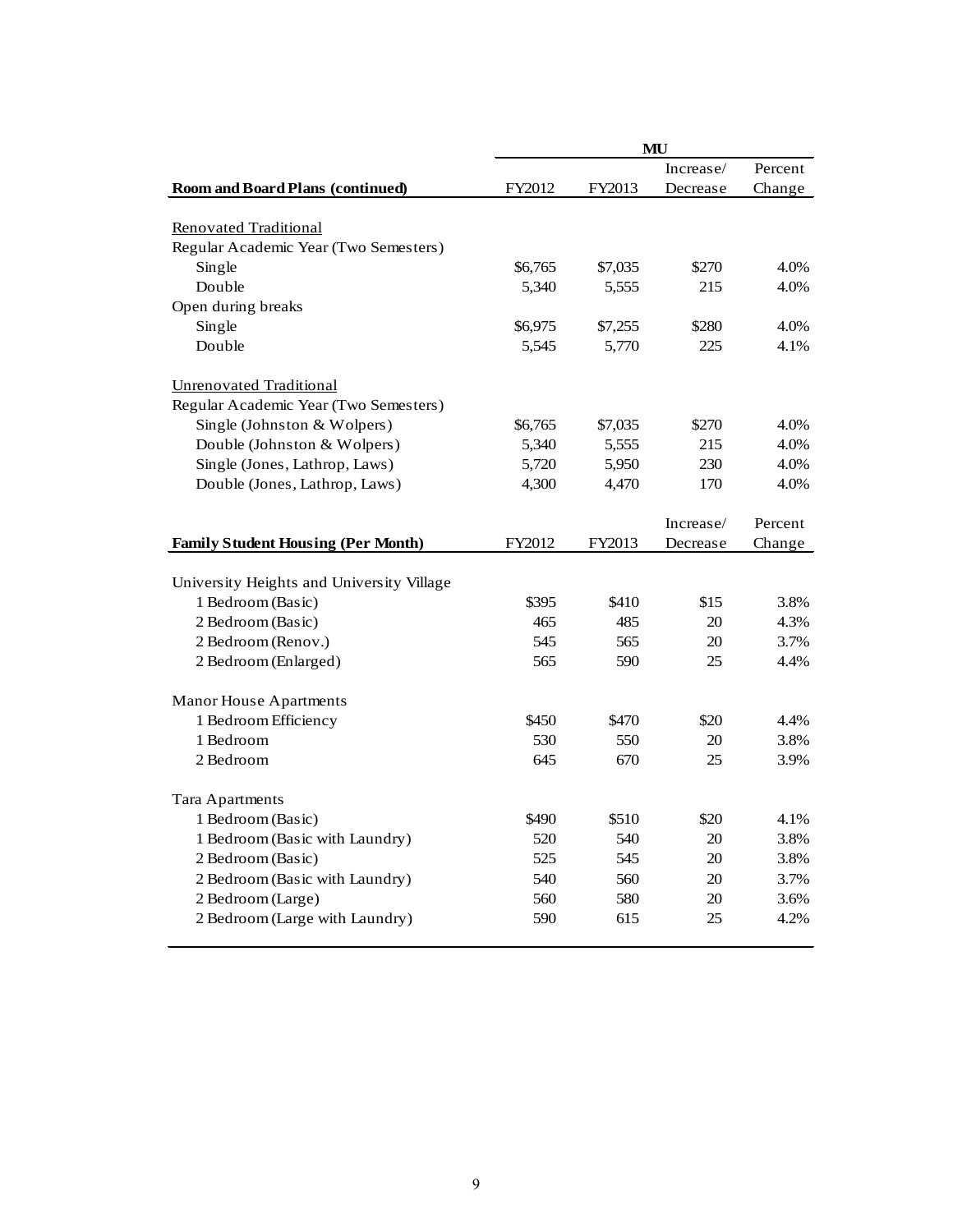|                                                                       | UMKC    |         |           |         |  |
|-----------------------------------------------------------------------|---------|---------|-----------|---------|--|
| <b>Room and Board Plans</b>                                           |         |         | Increase/ | Percent |  |
| <b>Academic Year - 2 Semesters</b>                                    | FY2012  | FY2013  | Decrease  | Change  |  |
| <b>Predominant Plan</b>                                               |         |         |           |         |  |
| Room and Board                                                        | \$8,754 | \$9,044 | \$290     | 3.3%    |  |
| $Traditional Double - A/C$                                            | 6.022   | 6.203   | 181       | 3.0%    |  |
| Meal Plan Block 180 Meal w/\$175 Flex per sem                         | 2,732   | 2,841   | 109       | 4.0%    |  |
| <b>Meal Plans Defined</b><br>Meal Plan 1 - 15 meal - w/\$125 Flex/sem | \$2,747 | \$2,857 | \$110     | 4.0%    |  |
| Meal Plan $2 - 12$ meal - w/\$175 Flex/sem                            | 2.629   | 2.734   | 105       | 4.0%    |  |
| Meal Plan 3 - 180 Block Meal w/ \$175 Flex/sem                        | 2,732   | 2,841   | 109       | 4.0%    |  |
| Meal Plan 4 - 160 Block Meal w/\$200 Flex/sem                         | 2.732   | 2.841   | 109       | 4.0%    |  |
| Meal Plan 5 - 140 Block Meal w/\$300 Flex/sem                         | 2,943   | 3,061   | 118       | 4.0%    |  |

### **Table 2b. University of Missouri - Kansas City, Changes in Housing Contracts Effective Beginning with the 2012 Summer Session**

### **Housing Options - Regular Academic Year (Two Semesters)**

| Johnson Hall                |         |         |           |         |
|-----------------------------|---------|---------|-----------|---------|
| Double $A/C$                | \$6,022 | \$6,203 | \$181     | 3.0%    |
| Single Private Bath A/C     | 7,621   | 7,850   | 229       | 3.0%    |
| Single Shared Bath A/C      | 7,454   | 7,678   | 224       | 3.0%    |
| Oak Street East             |         |         |           |         |
| Double $A/C$                | \$6,022 | \$6,203 | \$181     | 3.0%    |
| Single Private Bath A/C     | 7,621   | 7,850   | 229       | 3.0%    |
| Single Shared Bath A/C      | 7,454   | 7,678   | 224       | 3.0%    |
|                             |         |         |           |         |
|                             |         |         | Increase/ | Percent |
| <b>Summer Session</b>       | FY2012  | FY2013  | Decrease  | Change  |
| Oak Street East - Room Only |         |         |           |         |
| Single                      | \$1,661 | \$1,711 | \$50      | 2.9%    |
| Double                      | 1,355   | 1,396   | 41        | 2.9%    |
| Johnson Hall - Room Only    |         |         |           |         |
| Single                      | \$1,661 | \$1,711 | \$50      | 2.9%    |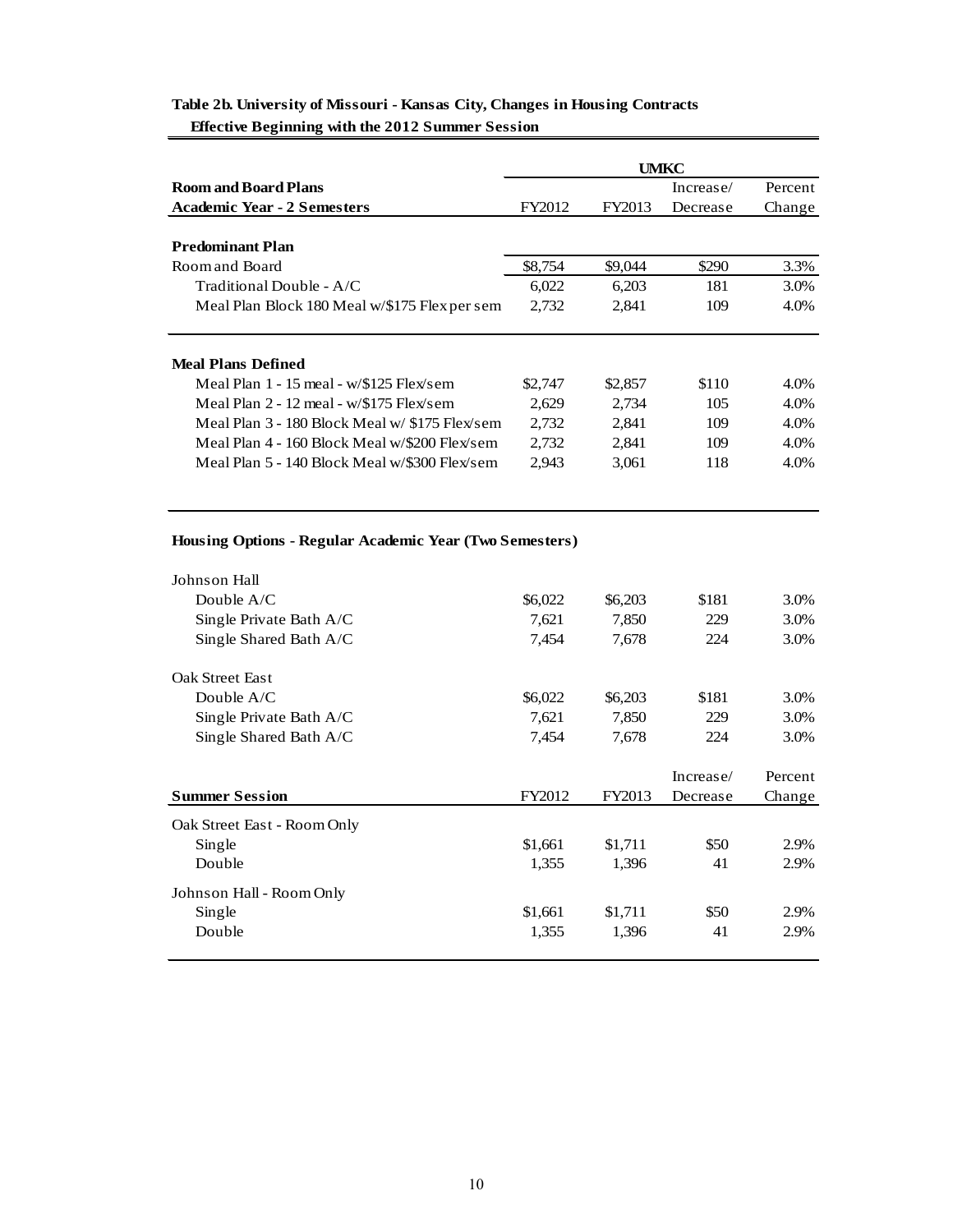|                                                                                                                            |                  |                  | Missouri S&T |              |
|----------------------------------------------------------------------------------------------------------------------------|------------------|------------------|--------------|--------------|
| <b>Room and Board Rates</b>                                                                                                |                  |                  | Increase/    | Percent      |
| <b>Academic Year - 2 Semesters</b>                                                                                         | FY2012           | FY2013           | Decrease     | Change       |
| <b>Predominant Plan</b>                                                                                                    |                  |                  |              |              |
| Room and Board                                                                                                             | \$8,010          | \$8,360          | \$350        | 4.4%         |
| Thomas Jefferson North Renovated Double                                                                                    | 5.415            | 5,610            | 195          | 3.6%         |
| Meal Plan $4 - 15$ Meals + DBD $62.50$ / $67.50$ per sem                                                                   | 2,595            | 2,750            | 155          | 6.0%         |
| Meal Plans Defined<br>Meal Plan 1 Dec Bal Dollars \$810/\$857.50/sem<br>Meal Plan 2 $150$ Meal Block + DBD \$100/\$105/sem | \$2,445<br>2.760 | \$2,590<br>2.925 | \$145<br>165 | 5.9%<br>6.0% |
| Meal Plan $3 \frac{19 \text{ Meals}}{Wk + DBD}$ \$60/\$65/sem                                                              | 3,105            | 3,290            | 185          | 6.0%         |
| Meal Plan $4$ 15 Meals/Wk + DBD \$62.50/\$67.50/sem                                                                        | 2.595            | 2,750            | 155          | 6.0%         |
| Meal Plan 5 $12$ Meals/Wk + DBD \$150/\$160/sem                                                                            | 2.550            | 2,700            | 150          | 5.9%         |
| Meal Plan $6 \cdot 10$ Meals/Wk + DBD \$200/\$212.50/sem                                                                   | 2,550            | 2,700            | 150          | 5.9%         |
| Meal Plan $7\,5$ Meals/Wk + DBD \$150/\$160/sem                                                                            | 1.375            | 1,455            | 80           | 5.8%         |

### **Table 2c. Missouri University of Science and Technology, Changes in Housing Contracts Effective Beginning with the 2012 Summer Session**

Declining Balance Dollar (DBD) options will change annually per adjustments in third party meal provider contract. Shown as FY12/FY13 amounts per semester.

| Housing Options - Regular Academic Year (Two Semesters) |         |         |       |      |
|---------------------------------------------------------|---------|---------|-------|------|
| Quadrangle Rooms                                        |         |         |       |      |
| Triple                                                  | \$3,090 | \$3,180 | \$90  | 2.9% |
| Double                                                  | 4,520   | 4,650   | 130   | 2.9% |
| Single                                                  | 5,695   | 5,860   | 165   | 2.9% |
| Farrar Hall Co-op                                       |         |         |       |      |
| Double                                                  | \$5,545 | \$5,700 | \$155 | 2.8% |
| Single                                                  | 6,850   | 7,050   | 200   | 2.9% |
| Residential College Suites                              |         |         |       |      |
| Double                                                  | \$6,400 | \$6,595 | \$195 | 3.0% |
| Deluxe Double                                           | 6,940   | 7,135   | 195   | 2.8% |
| Single                                                  | 7,645   | 7,840   | 195   | 2.6% |
| Single in Triple Suite                                  | 7,025   | 7,220   | 195   | 2.8% |
| Thomas Jefferson North                                  |         |         |       |      |
| Double Room                                             | \$5,415 | \$5,610 | \$195 | 3.6% |
| Single Room                                             | 6,735   | 6,930   | 195   | 2.9% |
| Thomas Jefferson South                                  |         |         |       |      |
| Double Room                                             | \$5,530 | \$5,725 | \$195 | 3.5% |
| Large Double Room                                       | 5,725   | 5,920   | 195   | 3.4% |
| Single Room                                             | 6,865   | 7,060   | 195   | 2.8% |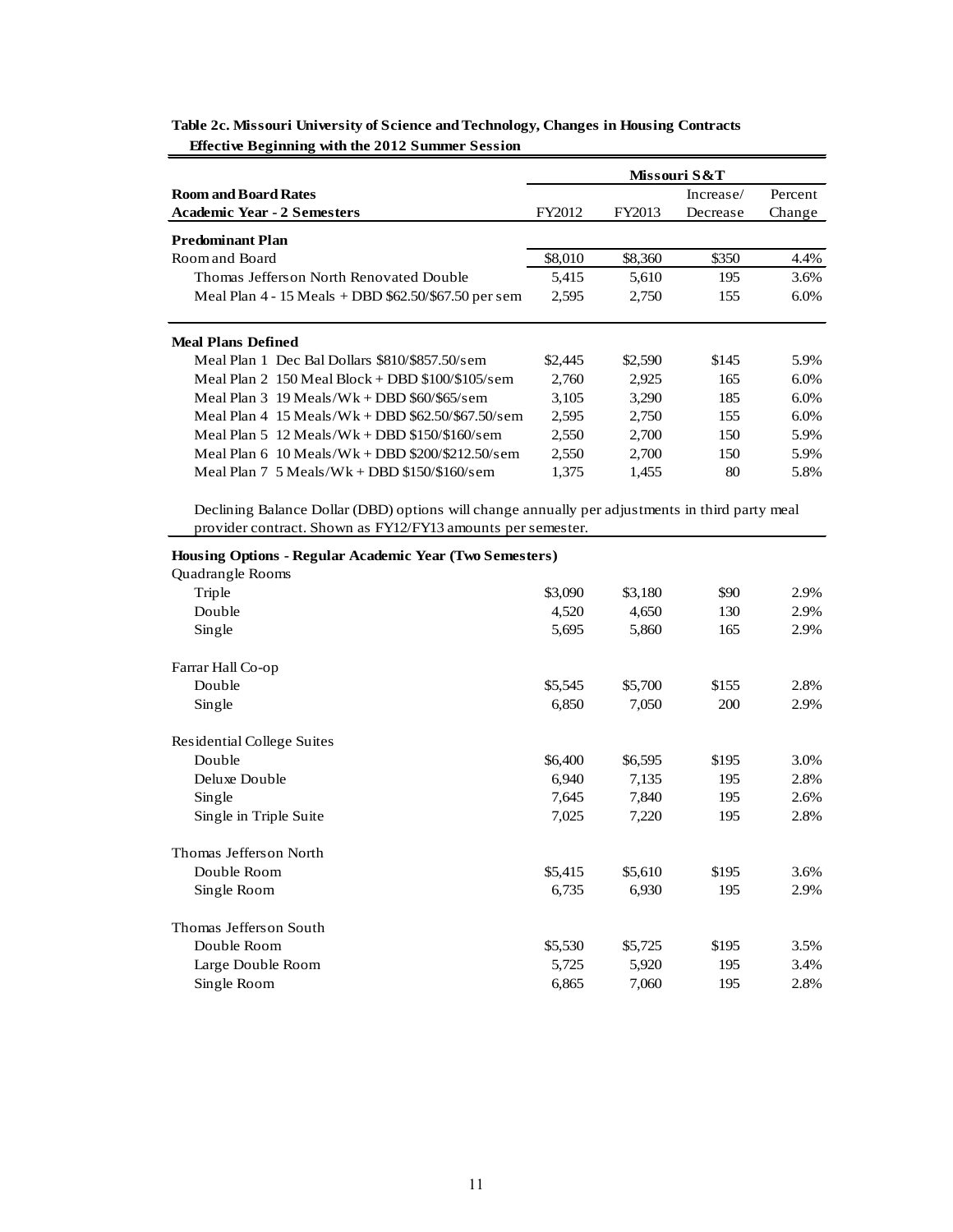|                                                     |           |         | Missouri S&T |         |
|-----------------------------------------------------|-----------|---------|--------------|---------|
|                                                     |           |         | Increase/    | Percent |
| <b>Summer Session-Combined Room and Board Rates</b> | FY2012    | FY2013  | Decrease     | Change  |
| Thomas Jefferson-full meals                         |           |         |              |         |
| Double                                              | \$1,545   | \$1,580 | \$35         | 2.3%    |
| Single                                              | 1,735     | 1,780   | 45           | 2.6%    |
| Thomas Jefferson--partial meals (new service)       |           |         |              |         |
| Double                                              | NA.       | \$1,480 | NA.          | NA.     |
| Single                                              | <b>NA</b> | 1,680   | NA.          | NA.     |
|                                                     |           |         | Increase/    | Percent |
| <b>Family Student Housing (Per Month)</b>           | FY2012    | FY2013  | Decrease     | Change  |
| 2 Bedroom (Basic)                                   | \$630     | \$650   | \$20         | 3.2%    |
| 2 Bedroom (Furnished)                               | 725       | 745     | 20           | 2.8%    |
| Murry (Furnished)                                   | 800       | 825     | 25           | 3.1%    |
| Murry (Furnished Plus)                              | 815       | 840     | 25           | 3.1%    |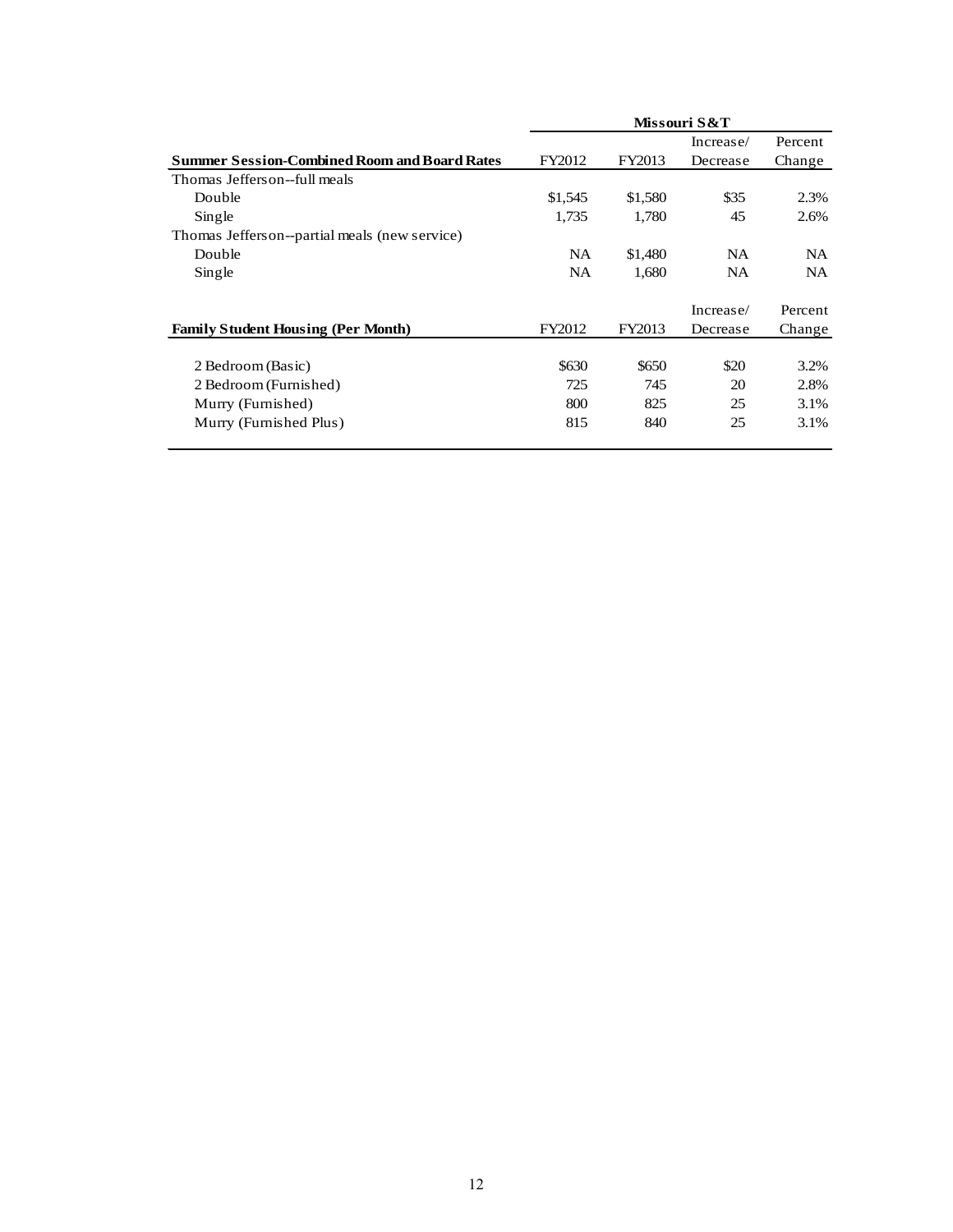|                                                         |         | UMSL    |                |         |
|---------------------------------------------------------|---------|---------|----------------|---------|
| <b>Room and Board Plans</b>                             |         |         | Increase/      | Percent |
| <b>Academic Year - 2 Semesters</b>                      | FY2012  | FY2013  | Decrease       | Change  |
| <b>Predominant Plan</b>                                 |         |         |                |         |
| Room and Board                                          | \$9,252 | \$9,520 | \$268          | 2.9%    |
| Oak Single Room                                         | 6,302   | 6,490   | 188            | 3.0%    |
| 100 Block Meals - \$350 declining balance/sem           | 2,950   | 3,030   | 80             | 2.7%    |
| <b>Meal Plans Defined</b>                               |         |         |                |         |
| 100 Block Meals - DBD \$350/sem                         | \$2,950 | \$3,030 | \$80           | 2.7%    |
| 150 Block Meals - DBD \$250/sem                         | \$3,300 | \$3,390 | \$90           | 2.7%    |
| 200 Block Meals - DBD \$150/sem                         | \$3,400 | \$3,490 | \$90           | 2.6%    |
| All Declining Balance Dollars (DBD)                     | \$3,300 | \$3,300 | \$0            | 0.0%    |
| Housing Options - Regular Academic Year (Two Semesters) |         |         |                |         |
| Oak Hall                                                |         |         |                |         |
| Double Room                                             | \$5,044 | \$5,200 | \$156          | 3.1%    |
| Single Room                                             | 6,302   | 6,490   | 188            | 3.0%    |
| Villa Hall                                              |         |         |                |         |
| Double Room                                             | \$4,048 | \$4,048 | \$0            | $0.0\%$ |
| <b>Shared Full Bath</b>                                 | 4,294   | 4,294   | $\mathbf{0}$   | $0.0\%$ |
| Private Full Bath                                       | 4,404   | 4,404   | $\theta$       | 0.0%    |
| Small Single Room                                       | \$4,384 | \$4,384 | \$0            | $0.0\%$ |
| Private Full Bath                                       | 4,670   | 4,670   | $\mathbf{0}$   | 0.0%    |
| Private Half Bath                                       | 4,554   | 4,554   | $\theta$       | 0.0%    |
|                                                         |         |         |                |         |
| <b>Standard Single Room</b>                             | \$5,310 | \$5,310 | \$0            | 0.0%    |
| <b>Shared Half Bath</b>                                 | 5,395   | 5,395   | $\mathbf{0}$   | 0.0%    |
| Shared Full Bath                                        | 5,445   | 5,445   | 0              | 0.0%    |
| Private Half Bath                                       | 5,480   | 5,480   | $\theta$       | 0.0%    |
| Private Full Bath                                       | 5,580   | 5,580   | $\overline{0}$ | 0.0%    |
| Super Single Room                                       | \$5,766 | \$5,766 | \$0            | $0.0\%$ |
| <b>Shared Half Bath</b>                                 | 5,850   | 5,850   | $\theta$       | $0.0\%$ |
| Private Full Bath                                       | 6,030   | 6,030   | $\mathbf{0}$   | 0.0%    |
| Shared Full Bath                                        | 5,920   | 5,920   | $\theta$       | 0.0%    |
| Villa North - Optometry only                            | \$4,450 | \$4,450 | \$0            | 0.0%    |

### **Table 2d. University of Missouri - St. Louis, Changes in Housing Contracts Effective Beginning with the 2012 Summer Session**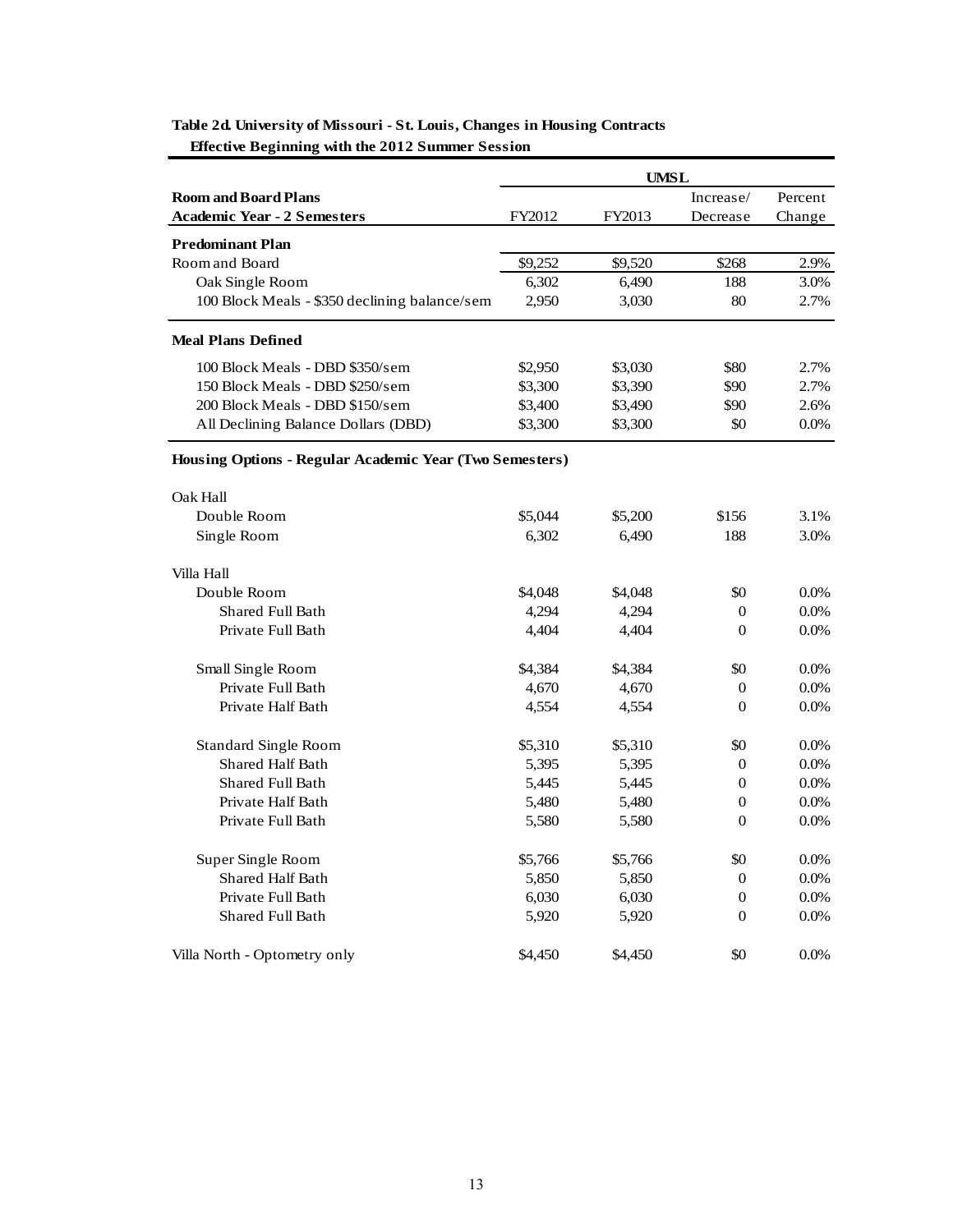| $\ldots$ $\ldots$ $\ldots$ $\ldots$ $\ldots$ $\ldots$ $\ldots$ $\ldots$ $\ldots$ $\ldots$ $\ldots$ $\ldots$ $\ldots$ $\ldots$ |         | <b>UMSL</b> |              |         |
|-------------------------------------------------------------------------------------------------------------------------------|---------|-------------|--------------|---------|
|                                                                                                                               |         |             | Increase/    | Percent |
| <b>Summer Session - Room Only</b>                                                                                             | FY2012  | FY2013      | Decrease     | Change  |
| Oak Hall Double Room                                                                                                          | \$1,914 | \$1,975     | \$61         | 3.2%    |
| Oak Hall Single Room                                                                                                          | 2,393   | 2,465       | 72           | 3.0%    |
| Small Single Room                                                                                                             | 1,646   | 1,646       | 0            | $0.0\%$ |
| <b>Standard Single Room</b>                                                                                                   | 1,990   | 1,990       | $\mathbf{0}$ | 0.0%    |
| Super Single Room                                                                                                             | 2,160   | 2,160       | $\theta$     | $0.0\%$ |
|                                                                                                                               |         |             | Increase/    | Percent |
| <b>Family Student Housing (Per Month)</b>                                                                                     | FY2012  | FY2013      | Decrease     | Change  |
| Mansion Hills 1 Bedroom                                                                                                       | \$640   | \$640       | \$0          | $0.0\%$ |
| <b>Mansion Hills 2 Bedroom</b>                                                                                                | 830     | 830         | $\theta$     | $0.0\%$ |
| Mansion Hills Efficiency Unit                                                                                                 | 555     | 555         | $\Omega$     | $0.0\%$ |
| <b>Mansion Hills Loft Unit</b>                                                                                                | 640     | 640         | $\theta$     | $0.0\%$ |

### **UM-St. Louis, Changes in Housing Contracts (continued)**

Note: University Park Apartments are no longer a part of family student housing.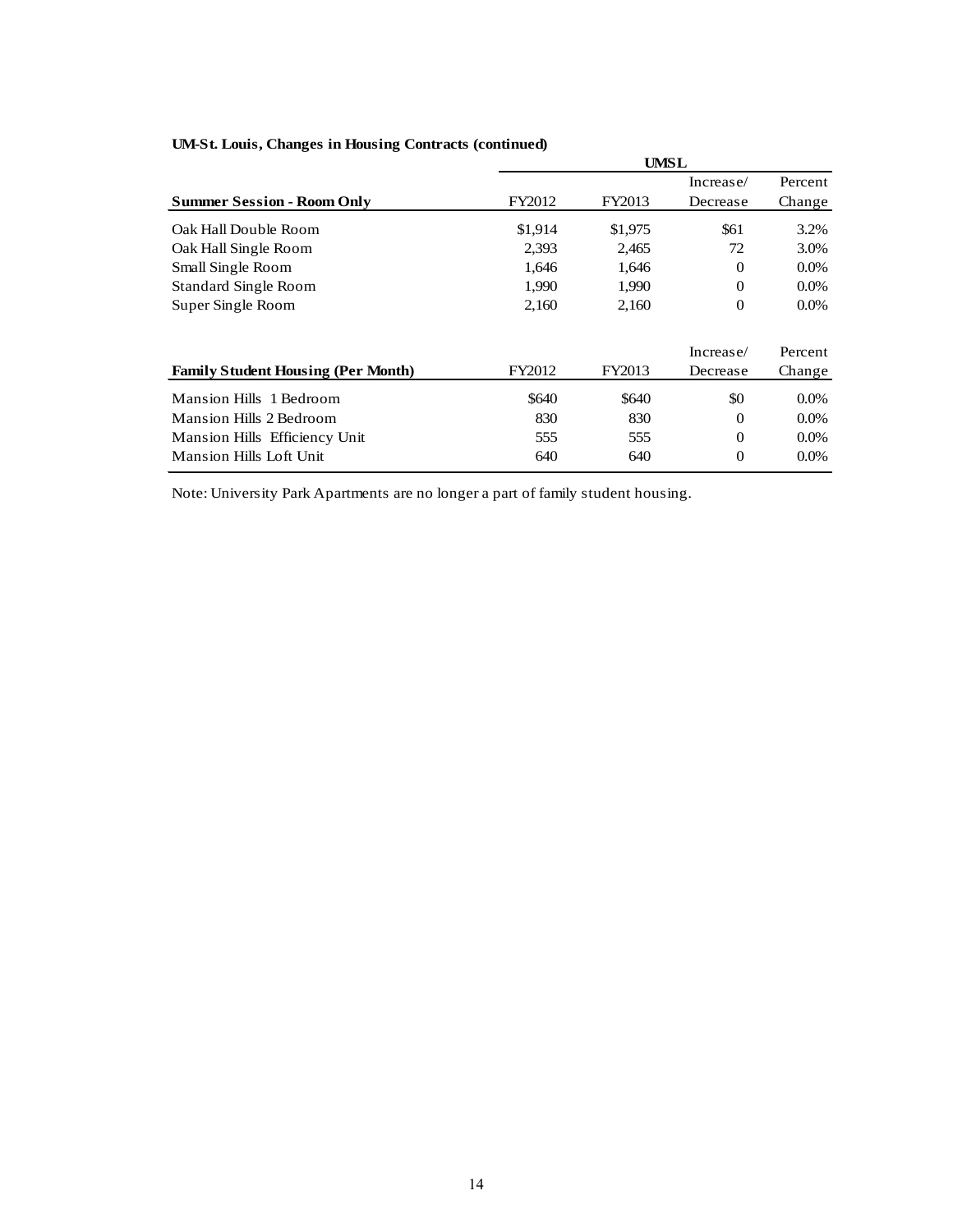### **Capacity and Occupancy**

Residence hall capacity is planned to decrease by 2.9% or 300 beds for the fiscal year 2013. **MU** has 300 less beds for FY2013 due to Mark Twain Hall being off-line during fiscal year 2013 because of renovations. **UMKC, Missouri S&T** and **UMSL** have no change in their capacity. The combined campus changes bring the capacity to 9,366 beds. Detailed below is the anticipated residence hall occupancy for fiscal year 2013.

|                                      | MU       | UMKC     | MS&T    | <b>UMSL</b> | <b>Total</b> |
|--------------------------------------|----------|----------|---------|-------------|--------------|
| Residence Hall Occupancy             | 6.540    | 834      | 1.636   | 356         | 9,366        |
| Percent of Capacity                  | 97.1%    | 94.3%    | 93.0%   | 71.1%       | 94.8%        |
| Change in Occupancy Rate from FY2012 | $-0.3\%$ | $-4.7\%$ | $0.0\%$ | $0.6\%$     | $-0.6\%$     |

 The apartment capacity remained unchanged from FY2012 and the occupancy rates are anticipated to decrease by -2.0% for FY2013. Expected occupancy rates at **MU**, **Missouri S&T**, and **UMSL** are 93.5%, 85.7% and 85.1%, respectively.

#### **Financial Plans**

Tables 3 – 3d present the housing system financial plans for the system in total and each campus. **MU's** financial plan shows a balanced budget plan with a 0.7% decrease in revenues and expenditures and transfers for FY2013. Housing rates increase 4.0% depending on the type of housing accommodation. Housing rates reflect the required financial commitment to the Residential Life Master Plan including debt service payments for 11 new and 7 renovated residence halls – over 5,250 beds since 2004. The primary drivers of the housing rate increase are an anticipated 2% increase in compensation, utility rate increases of approximately 6%, and a slight increase in mandatory transfers for debt payments. Reductions in transfers to plant reserves for maintenance and repair were used to balance the budget and keep rates affordable after other cost reduction efforts were exhausted. The decrease in revenues is due to the Mark Twain Dining Hall being off-line for renovations. The overall decrease in expenditures and transfers is due to a recommended increase in utility costs per Energy Management and the reduction to the FY2013 Residential Life transfer to the capital pool. UMKC's financial plans show a balanced budget for FY2013. **UMKC's** housing revenues are expected to increase by 3.3% or roughly \$186,000. Expenditures and transfers are anticipated to increase by 3.3% or an estimated \$186,000 with assumptions for an overall 2.8% compensation increase, 7.9% increase for utilities, 8.3% increase in repairs and replacements, and 3.0% for increase in other expenses. **MS&T's** financial plan for the housing system revenues increase by 3.9% and expenditures and transfers are anticipated to increase by 3.9%. Expenditure assumptions made include 2.0% compensation increase and 3.8% increase in other expenses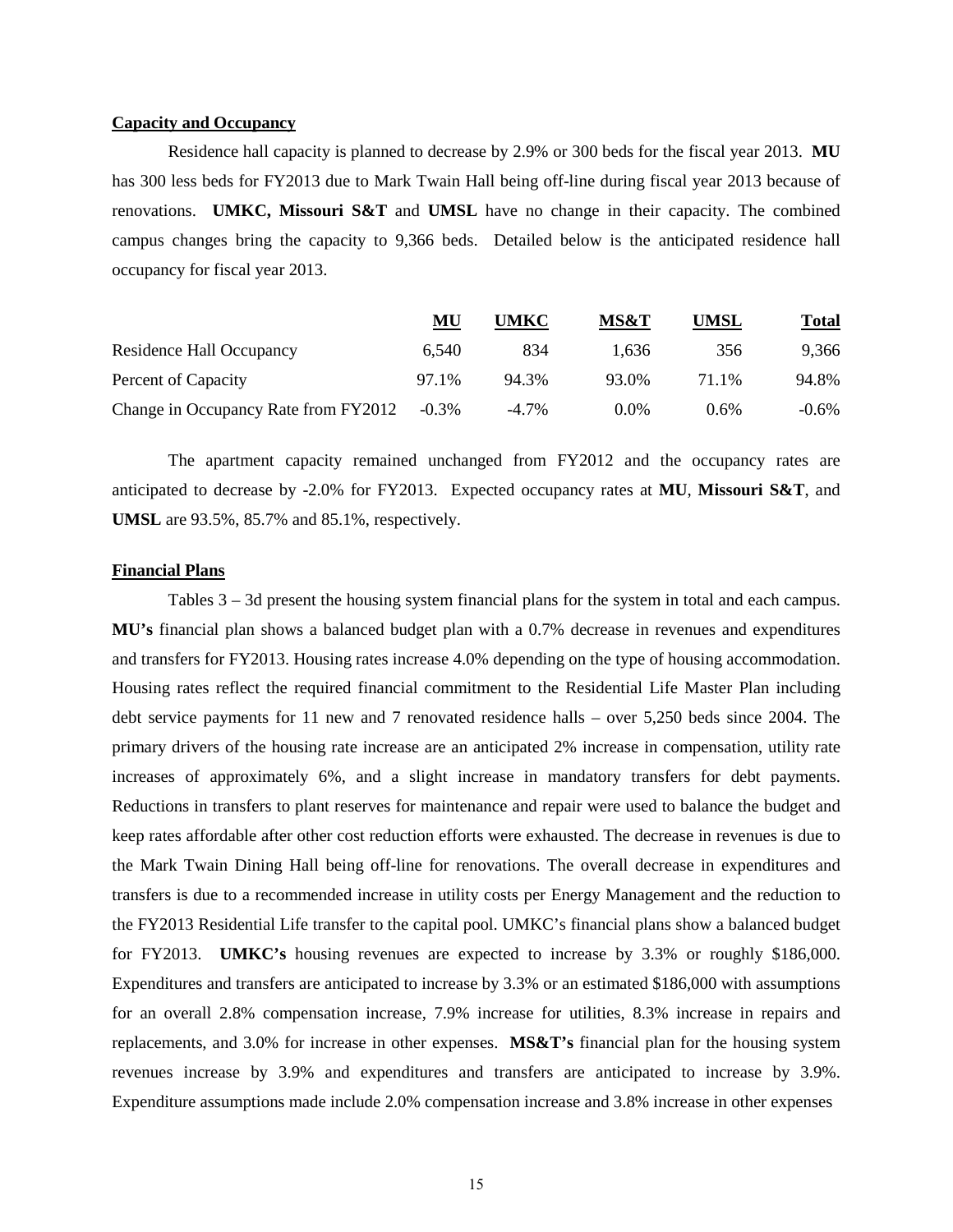including utilities. Mandatory transfers for debt service increase by 7.4%. FY2013 Housing System budgets with these assumptions are basically in balance. **UMSL's** financial plan for the housing system revenues are anticipated to increase by 2.9% or \$135,000. Expenditures will increase approximately 2.7% overall with 2.2% increase in compensation and 3.0% increase in utilities. Transfers remain flat for a net increase in expenditures and transfers of 1.4% resulting in a slight decline in net assets. Consolidated revenues for the housing system are projected to increase by 0.5% for FY2013. Combined housing system expenditures and transfers for the campuses are projected to increase by 0.4% for FY2013.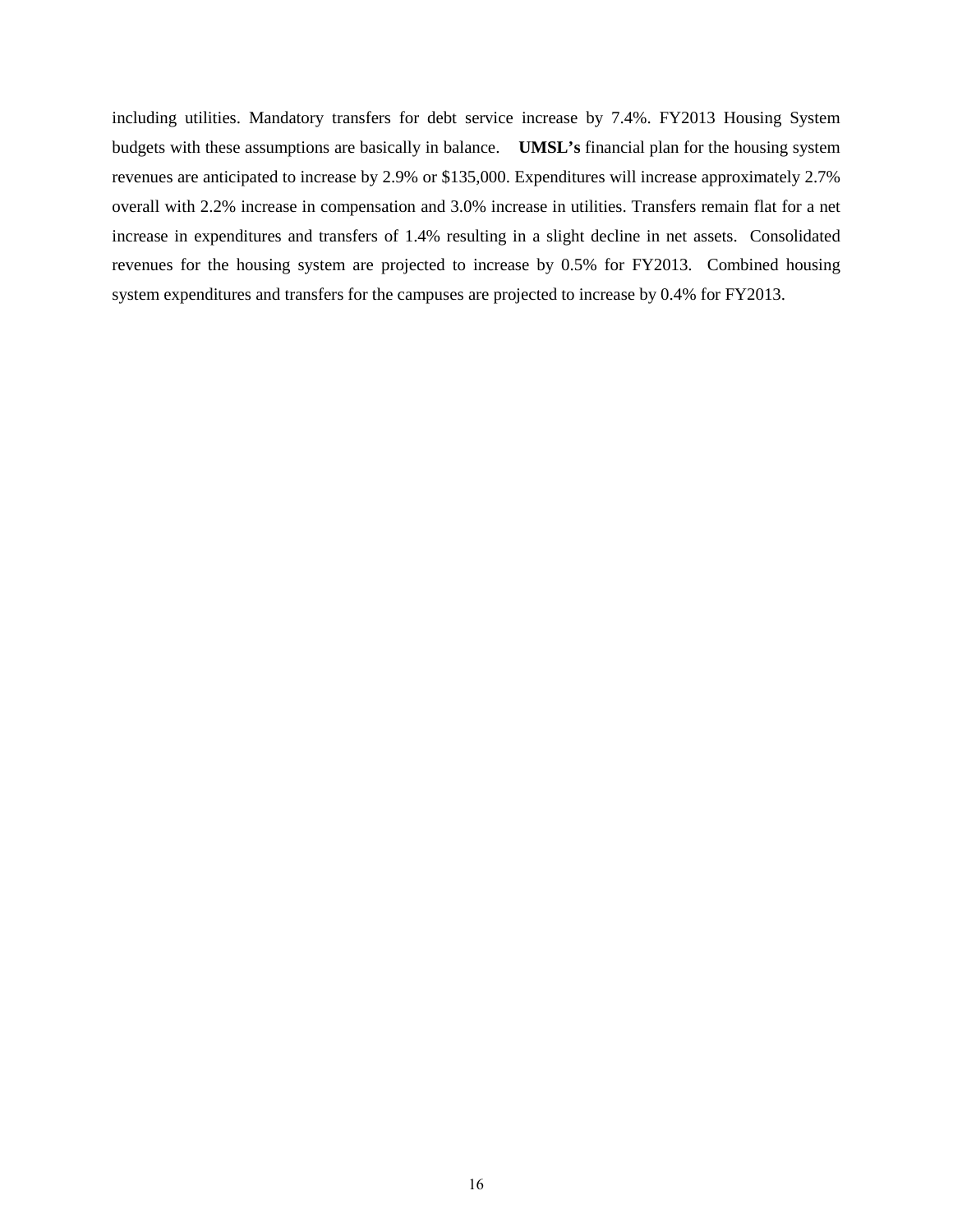|                                |              |                          |              | FY2013   |
|--------------------------------|--------------|--------------------------|--------------|----------|
|                                | FY2011       | FY2012                   | FY2013       | Percent  |
|                                | Actual       | Estimated                | Planned      | Change   |
|                                |              |                          |              |          |
| Revenues                       |              |                          |              |          |
| <b>Meal Contracts</b>          | \$28,803,015 | \$28,747,161             | \$28,574,635 | $-0.6%$  |
| <b>Room Contracts</b>          | \$47,784,526 | \$48,941,946             | \$49,378,046 | 0.9%     |
| <b>Apartment Rental</b>        | 3,839,095    | 3,843,303                | 3,916,780    | 1.9%     |
| Other                          | 8,517,684    | 9,211,817                | 9,314,346    | 1.1%     |
| <b>Total Revenues</b>          | \$88,944,320 | \$90,744,227             | \$91,183,807 | 0.5%     |
| Expenditures & Transfers       |              |                          |              |          |
| Salaries & Wages               | \$15,234,789 | \$15,583,572             | \$15,736,246 | 1.0%     |
| <b>Staff Benefits</b>          | 4,361,573    | 4,872,888                | 5,087,154    | 4.4%     |
| <b>RA Room Benefits</b>        | 245,235      | 235,566                  | 252,186      | 7.1%     |
| <b>Total Compensation</b>      | \$19,841,597 | \$20,692,026             | \$21,075,586 | 1.9%     |
| <b>Utilities</b>               | \$7,988,165  | \$8,747,334              | \$9,213,754  | 5.3%     |
| Repair and Replacement         | 2,981,809    | 3,590,604                | 3,635,143    | 1.2%     |
| Other                          | 25,124,053   | 24,350,157               | 24,831,117   | 2.0%     |
| <b>Total Expenditures</b>      | \$55,935,624 | \$57,380,121             | \$58,755,600 | 2.4%     |
|                                |              |                          |              |          |
| <b>Mandatory Transfers</b>     | \$21,799,538 | \$23,017,866             | \$23,485,563 | 2.0%     |
| <b>Other Transfers</b>         | 11,698,921   | 10,638,390               | 9,169,793    | $-13.8%$ |
| Total Expenditures & Transfers | \$89,434,083 | $\overline{891,036,377}$ | \$91,410,956 | 0.4%     |
| Change in Net Assets           | (489,763)    | (292,150)                | (227, 149)   |          |
| Residence Hall Occupancy       | 9,479        | 9,714                    | 9,366        | $-3.6%$  |
| <b>Residence Hall Capacity</b> | 9,870        | 10,181                   | 9,881        | $-2.9%$  |
| Percent of Capacity            | 96.0%        | 95.4%                    | 94.8%        | $-0.6%$  |
| <b>Apartment Occupancy</b>     | 639          | 603                      | 591          | $-2.0%$  |
| <b>Apartment Capacity</b>      | 660          | 650                      | 650          | 0.0%     |
| Percent of Capacity            | 96.8%        | 92.8%                    | 90.9%        | $-2.0%$  |
|                                |              |                          |              |          |

# **Table 3. University of Missouri System Total, Housing System Financial Plans**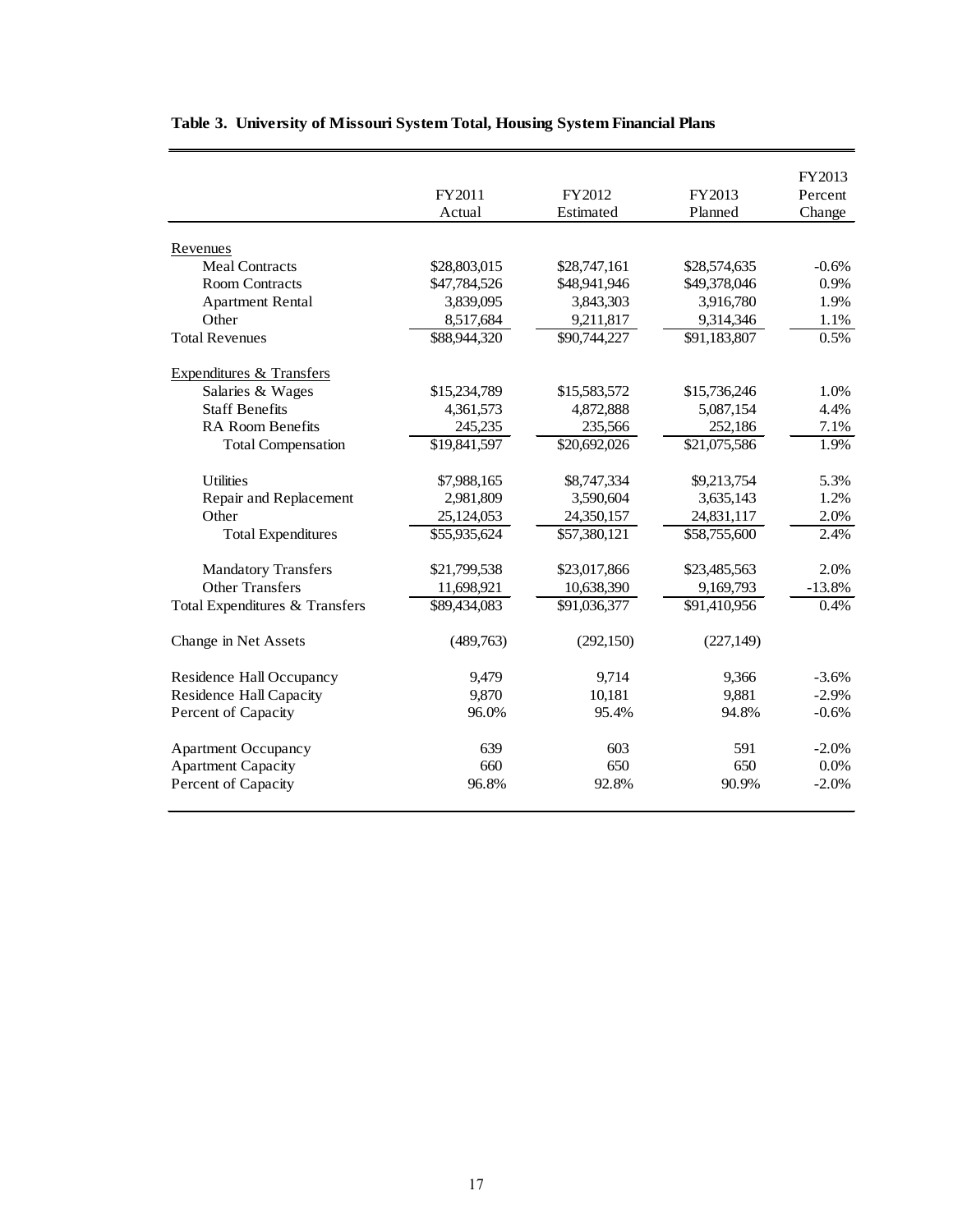|                                     |              |              |              | FY2013   |
|-------------------------------------|--------------|--------------|--------------|----------|
|                                     | FY2011       | FY2012       | FY2013       | Percent  |
|                                     | Actual       | Estimated    | Planned      | Change   |
| Revenues                            |              |              |              |          |
| Meal Contracts (1)                  | \$18,711,295 | \$18,107,001 | \$17,461,866 | $-3.6%$  |
| <b>Room Contracts</b>               | 36,544,154   | 37,632,023   | 37,727,925   | 0.3%     |
| <b>Apartment Rental</b>             | 2,487,212    | 2,599,303    | 2,634,780    | 1.4%     |
| Other                               | 6,930,151    | 7,694,622    | 7,771,087    | 1.0%     |
| <b>Total Revenues</b>               | \$64,672,812 | \$66,032,949 | \$65,595,658 | $-0.7%$  |
| <b>Expenditures &amp; Transfers</b> |              |              |              |          |
| Salaries & Wages                    | \$12,638,148 | \$12,742,627 | \$12,841,569 | 0.8%     |
| <b>Staff Benefits</b>               | 3,746,072    | 4,165,740    | 4,365,543    | 4.8%     |
| <b>Total Compensation</b>           | \$16,384,220 | \$16,908,367 | \$17,207,112 | 1.8%     |
| Utilities (2)                       | \$5,646,610  | \$6,442,632  | \$6,805,586  | 5.6%     |
| Repair and Replacement              | 1,885,343    | 2,212,161    | 2,187,131    | $-1.1%$  |
| Other                               | 16,578,181   | 16,184,964   | 16,381,007   | 1.2%     |
| <b>Total Expenditures</b>           | \$40,494,354 | \$41,748,124 | \$42,580,836 | 2.0%     |
| <b>Mandatory Transfers</b>          | \$14,541,612 | \$15,673,339 | \$15,870,190 | 1.3%     |
| Other Transfers (3)                 | 9,636,846    | 8,611,486    | 7,144,632    | $-17.0%$ |
| Total Expenditures & Transfers      | \$64,672,812 | \$66,032,949 | \$65,595,658 | $-0.7%$  |
| Change in Net Assets                |              |              |              |          |
| Residence Hall Occupancy (4)        | 6,794        | 6,850        | 6,540        | $-4.5%$  |
| Residence Hall Capacity (4)         | 6,970        | 7,036        | 6,736        | $-4.3%$  |
| Percent of Capacity                 | 97.5%        | 97.4%        | 97.1%        | $-0.3%$  |
| Apartment Occupancy (5)             | 429          | 435          | 418          | $-3.9%$  |
| <b>Apartment Capacity</b>           | 443          | 447          | 447          | 0.0%     |
| Percent of Capacity (5)             | 96.8%        | 97.3%        | 93.5%        | $-3.9%$  |

### **Table 3a. University of Missouri-MU, Housing System Financial Plans**

#### Notes:

- 1) Decrease is due to Mark Twain Dining Hall being off-line for renovation during fiscal year 2013.
- 2) Utility increases are recommended by Energy Management.

3) In order to minimize the proposed rate increase, the FY13 Residential Life transfer to the capital pool was reduced. In addition, with Mark Twain Market off-line, the Campus Dining Services transfer to the capital pool will be lower as well.

- 4) Mark Twain Hall will be off-line during fiscal year 2013 due to renovations.
- 5) Multiple units will be off-line due to repairs.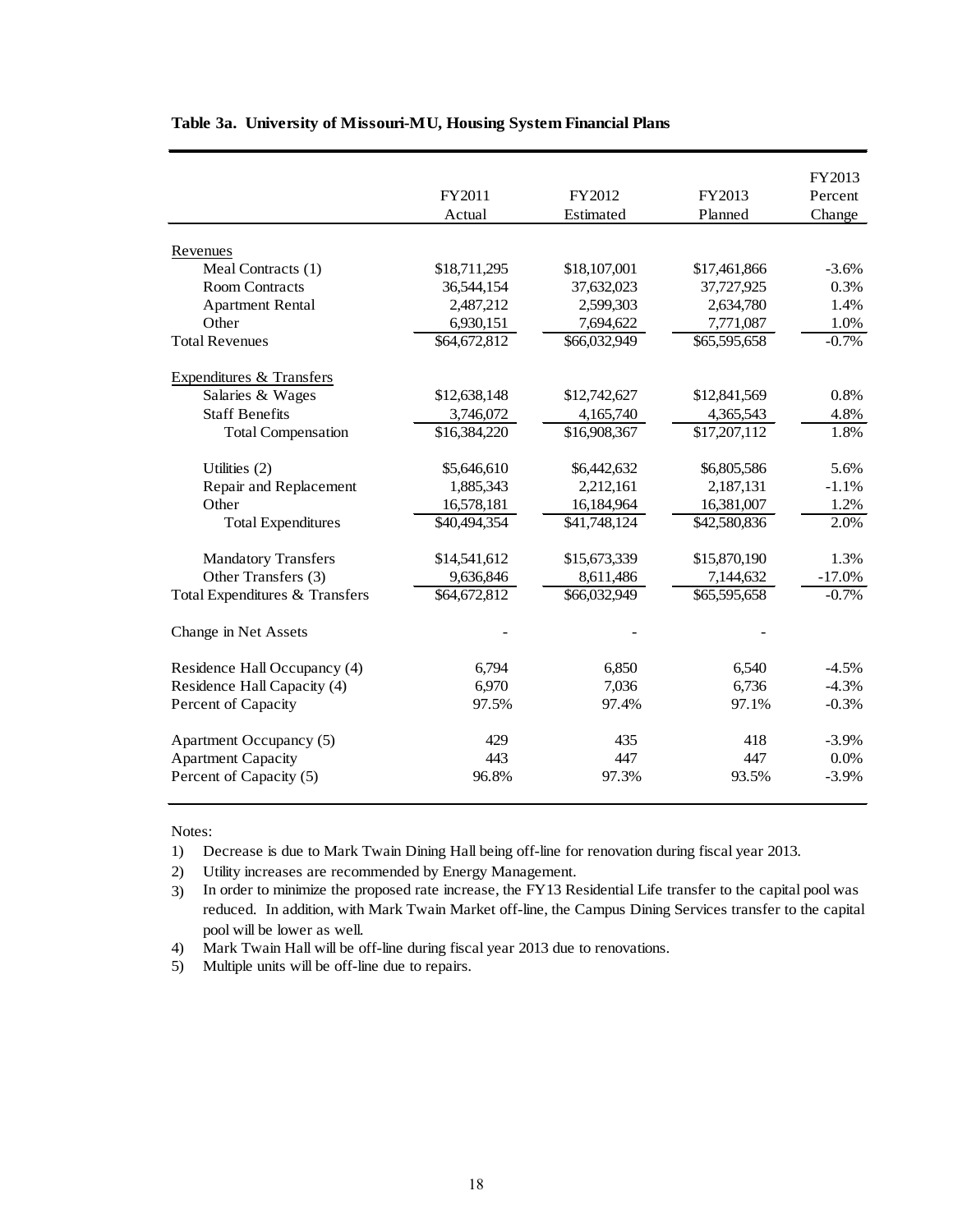|                                |             |             |                     | FY2013  |
|--------------------------------|-------------|-------------|---------------------|---------|
|                                | FY2011      | FY2012      | FY2013              | Percent |
|                                | Actual      | Estimated   | Planned             | Change  |
| Revenues                       |             |             |                     |         |
| Meal Contracts (1)             |             |             |                     |         |
| <b>Room Contracts</b>          | \$5,160,766 | \$5,315,617 | \$5,499,022         | 3.5%    |
| <b>Apartment Rental</b>        |             |             |                     |         |
| Other $(2)$                    | 370,539     | 344,191     | 346,965             | 0.8%    |
| <b>Total Revenues</b>          | \$5,531,305 | \$5,659,808 | \$5,845,987         | 3.3%    |
|                                |             |             |                     |         |
| Expenditures & Transfers       |             |             |                     |         |
| Salaries & Wages               | \$682,960   | \$714,227   | \$725,345           | 1.6%    |
| <b>Staff Benefits</b>          | 155,762     | 174,815     | 178,011             | 1.8%    |
| <b>RA Room Benefits</b>        | 245,235     | 235,566     | 252,186             | 7.1%    |
| <b>Total Compensation</b>      | \$1,083,957 | \$1,124,608 | \$1,155,542         | 2.8%    |
|                                |             |             |                     |         |
| Utilities $(3)$                | \$404,275   | \$433,418   | \$467,668           | 7.9%    |
| Repair and Replacement (4)     | 294,347     | 499,000     | 540,500             | 8.3%    |
| Other                          | 511,901     | 524,680     | 540,500             | 3.0%    |
| <b>Total Expenditures</b>      | \$2,294,480 | \$2,581,706 | $\sqrt{$2,704,210}$ | 4.7%    |
| <b>Mandatory Transfers</b>     | \$2,065,782 | \$2,059,037 | \$2,062,883         | 0.2%    |
| Other Transfers (5)            | 1,171,043   | 1,019,065   | 1,078,894           | 5.9%    |
| Total Expenditures & Transfers | \$5,531,305 | \$5,659,808 | \$5,845,987         | 3.3%    |
|                                |             |             |                     |         |
| Change in Net Assets           |             |             |                     |         |
| Residence Hall Occupancy       | 855         | 874         | 834                 | $-4.6%$ |
| <b>Residence Hall Capacity</b> | 888         | 884         | 884                 | 0.0%    |
| Percent of Capacity            | 96.3%       | 98.9%       | 94.3%               | $-4.7%$ |
|                                |             |             |                     |         |
| <b>Apartment Occupancy</b>     |             |             |                     |         |
| <b>Apartment Capacity</b>      |             |             |                     |         |
| Percent of Capacity            |             |             |                     |         |
|                                |             |             |                     |         |

### **Table 3b. University of Missouri-Kansas City, Housing System Financial Plans**

#### Notes:

- 1) Meal contracts Food Service is not considered a part of Residential Life financial operations.
- 2) Includes mandatory programming fees, laundry commission, allocation, and anticipated summer conference revenue.
- 3) FY13 budgeted at 5% increase in water, a 8% increase in gas, a 12% increase in electricity, and a 2% increase in cable services.
- 4) FY13 reflects \$145,000 in future refurbishing expenses.
- 5) Other Transfers include transfers to capital pool for future building maintenance and repair requirements and building capital reserves replacement plan.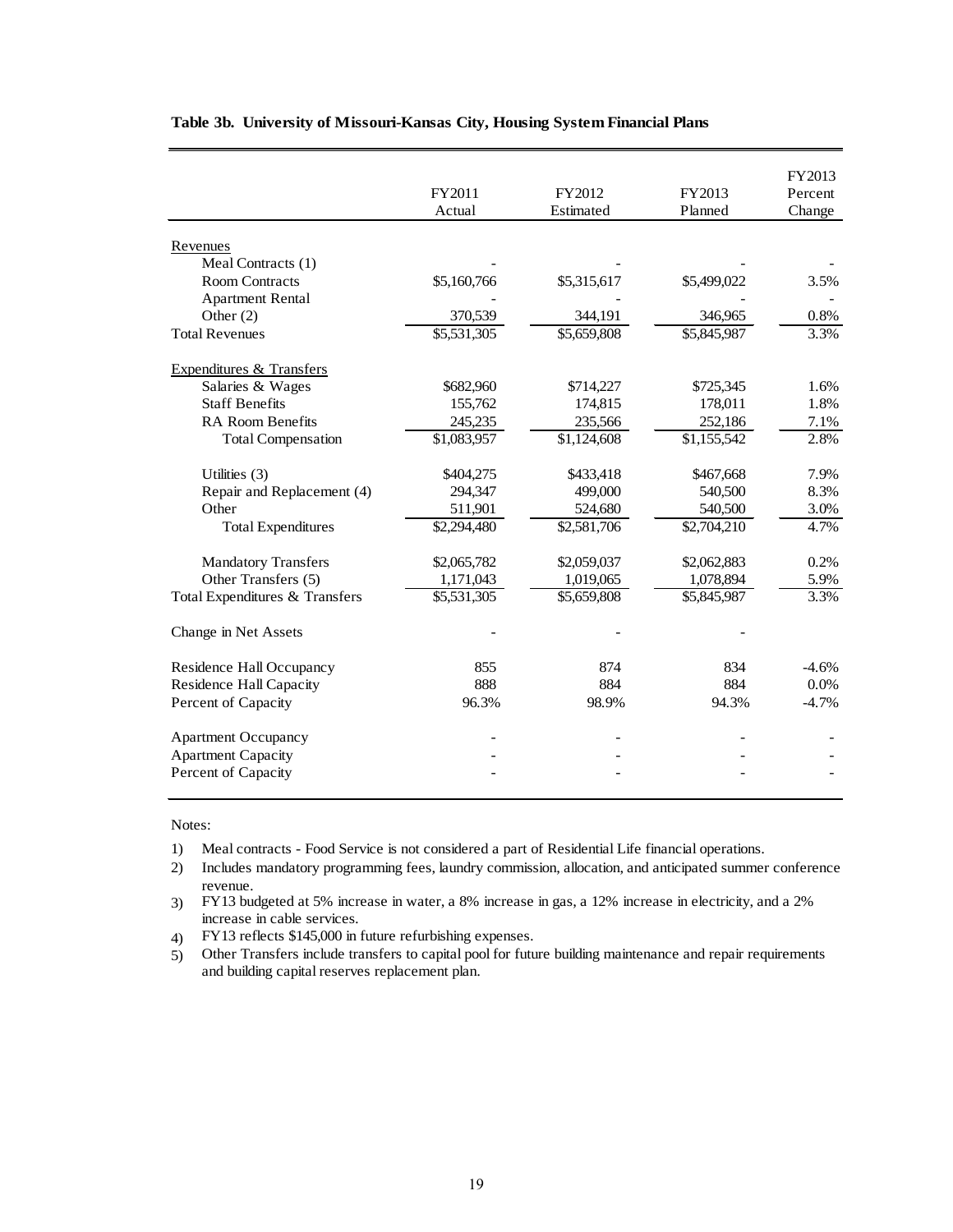|                                |              |              |                          | FY2013   |
|--------------------------------|--------------|--------------|--------------------------|----------|
|                                | FY2011       | FY2012       | FY2013                   | Percent  |
|                                | Actual       | Estimated    | Planned                  | Change   |
|                                |              |              |                          |          |
| Revenues                       |              |              |                          |          |
| <b>Meal Contracts</b>          | \$4,006,345  | \$4,308,543  | \$4,562,747              | 5.9%     |
| <b>Room Contracts</b>          | 9,365,968    | 9,139,923    | 9,414,121                | 3.0%     |
| <b>Apartment Rental</b>        | 251,335      | 256,000      | 264,000                  | 3.1%     |
| Other                          | 667,087      | 643,004      | 662,294                  | 3.0%     |
| <b>Total Revenues</b>          | \$14,290,735 | \$14,347,470 | \$14,903,162             | 3.9%     |
| Expenditures & Transfers       |              |              |                          |          |
| Salaries & Wages               | \$1,675,254  | \$1,880,718  | \$1,918,332              | 2.0%     |
| <b>Staff Benefits</b>          | 395,552      | 463,333      | 472,600                  | 2.0%     |
| <b>Total Compensation</b>      | \$2,070,806  | \$2,344,051  | \$2,390,932              | 2.0%     |
| <b>Utilities</b>               | \$1,488,440  | \$1,637,284  | \$1,699,500              | 3.8%     |
| Repair and Replacement         | 533,119      | 554,443      | 575,512                  | 3.8%     |
| Other                          | 5,873,962    | 5,581,513    | 5,793,610                | 3.8%     |
| <b>Total Expenditures</b>      | \$9,966,327  | \$10,117,291 | \$10,459,554             | 3.4%     |
| <b>Mandatory Transfers</b>     | \$3,503,637  | \$3,591,490  | \$3,858,490              | 7.4%     |
| <b>Other Transfers</b>         | 820,772      | 627,839      | 573,267                  | $-8.7\%$ |
| Total Expenditures & Transfers | \$14,290,736 | \$14,336,620 | $\overline{$}14,891,311$ | 3.9%     |
| Change in Net Assets           | (1)          | 10,850       | 11,851                   |          |
| Residence Hall Occupancy       | 1,508        | 1,636        | 1,636                    | 0.0%     |
| <b>Residence Hall Capacity</b> | 1,511        | 1,760        | 1,760                    | $0.0\%$  |
| Percent of Capacity            | 99.8%        | 93.0%        | 93.0%                    | 0.0%     |
| <b>Apartment Occupancy</b>     | 35           | 36           | 36                       | 0.0%     |
| <b>Apartment Capacity</b>      | 36           | 42           | 42                       | 0.0%     |
| Percent of Capacity            | 97.2%        | 85.7%        | 85.7%                    | 0.0%     |

## **Table 3c. Missouri University of Science and Technology, Housing System Financial Plans**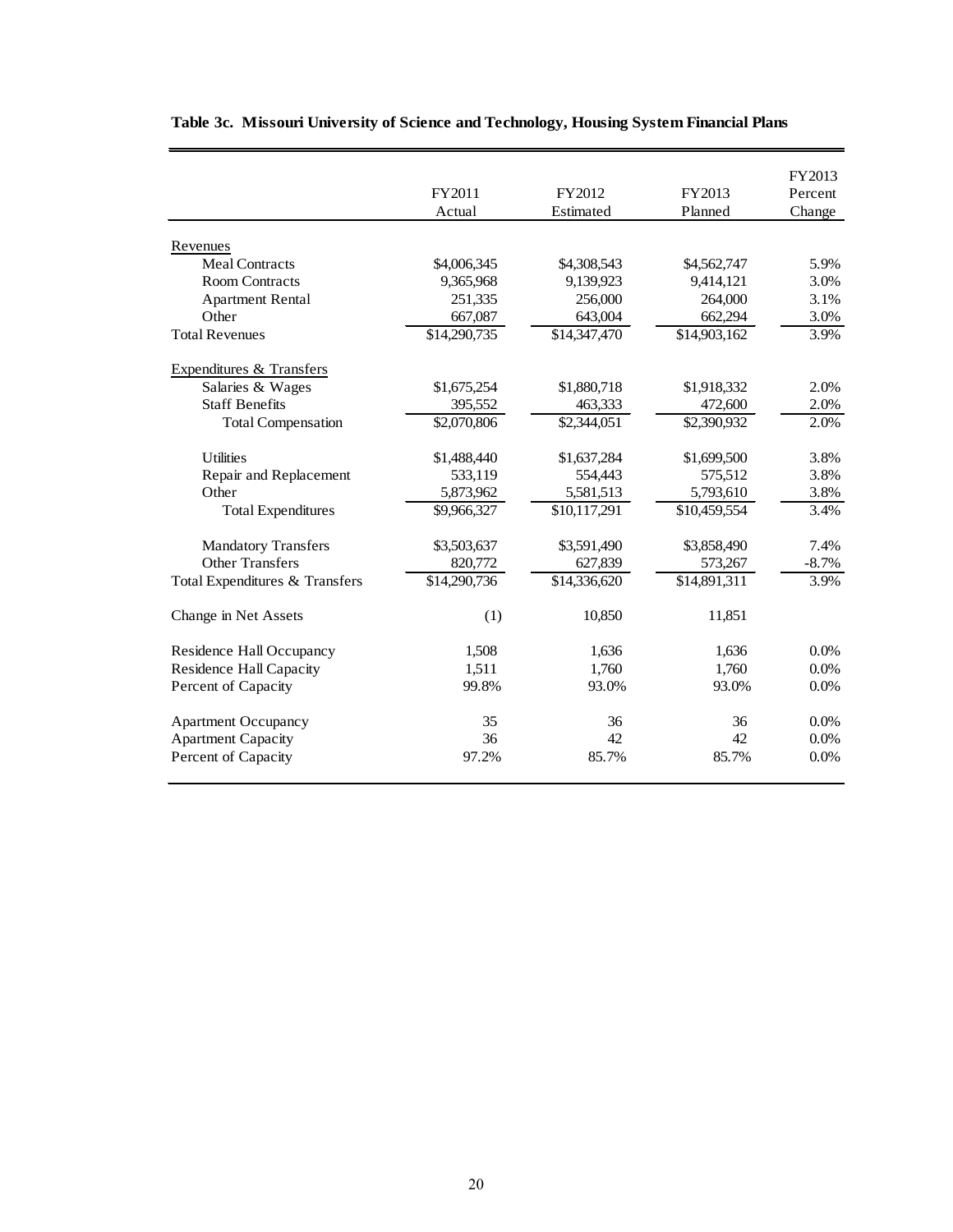|                                | FY2011<br>Actual  | FY2012<br>Estimated | FY2013<br>Planned  | FY2013<br>Percent<br>Change |
|--------------------------------|-------------------|---------------------|--------------------|-----------------------------|
| Revenues                       |                   |                     |                    |                             |
| <b>Meal Contracts</b>          | \$924,609<br>(1)  | \$1,016,000<br>(1)  | \$1,051,000<br>(1) | 3.4%                        |
| <b>Room Contracts</b>          | 1.874.404<br>(2)  | 2,170,000<br>(2)    | 2,236,000<br>(2)   | 3.0%                        |
| <b>Apartment Rental</b>        | $1,100,548$ (3)   | 988,000<br>(3)      | 1,018,000<br>(3)   | 3.0%                        |
| Other                          | 549,907<br>(4)    | 530,000<br>(4)      | 534,000<br>(4)     | 0.8%                        |
| <b>Total Revenues</b>          | \$4,449,468       | \$4,704,000         | \$4,839,000        | 2.9%                        |
| Expenditures & Transfers       |                   |                     |                    |                             |
| Salaries & Wages               | $$238,427$ (5)    | \$246,000<br>(5)    | \$251,000<br>(5)   | 2.0%                        |
| <b>Staff Benefits</b>          | 64,187<br>(6)     | 69,000<br>(6)       | 71,000<br>(6)      | 2.9%                        |
| <b>Total Compensation</b>      | \$302,614         | \$315,000           | \$322,000          | 2.2%                        |
| <b>Utilities</b>               | \$448,840<br>(7)  | \$234,000<br>(7)    | \$241,000<br>(7)   | 3.0%                        |
| Repair and Replacement         | 269,000<br>(8)    | 325,000<br>(8)      | 332,000<br>(8)     | 2.2%                        |
| Other                          | 2,160,009<br>(9)  | 2,059,000<br>(9)    | 2,116,000<br>(9)   | 2.8%                        |
| <b>Total Expenditures</b>      | \$3,180,463       | \$2,933,000         | \$3,011,000        | 2.7%                        |
| <b>Mandatory Transfers</b>     | $$1,688,507$ (10) | $$1,694,000$ (10)   | $$1,694,000$ (10)  | 0.0%                        |
| <b>Other Transfers</b>         | 70,260<br>(11)    | 380,000<br>(11)     | 373,000<br>(11)    | $-1.8%$                     |
| Total Expenditures & Transfers | \$4,939,230       | \$5,007,000         | \$5,078,000        | 1.4%                        |
| Change in Net Assets           | (489,762)         | (303,000)           | (239,000)          |                             |
| Residence Hall Occupancy       | 322               | 354                 | 356                | 0.6%                        |
| Residence Hall Capacity        | 501               | 501                 | 501                | 0.0%                        |
| Percent of Capacity            | 64.3%             | 70.7%               | 71.1%              | 0.6%                        |
| <b>Apartment Occupancy</b>     | 175               | 132                 | 137                | 3.8%                        |
| <b>Apartment Capacity</b>      | 181<br>(12)       | 161<br>(12)         | 161<br>(12)        | 0.0%                        |
| Percent of Capacity            | 96.7%             | 82.0%               | 85.1%              | 3.8%                        |

#### **Table 3d. University of Missouri-St. Louis, Housing System Financial Plans**

Notes:

- (2) FY2012 and FY2013 increases associated with an increase in occupancy and room rates.
- (3) FY2012 and FY2013 decreases associated with a decrease in summer occupancy revenue.
- (4) Includes campus support for Oak Hall and miscellaneous revenue. FY2012 and FY2013 decreases associated with a reduction in revenue from Conference Services for occupied space.
- (5) FY2013 increase based on salary and wage minimum pool increase.
- (6) Benefits associated with benefit eligible position.
- (7) FY2012 and FY2013 utility decrease associated with campus utility charges being paid through a Transfer for Institutional Support and PM&O.
- (8) FY2012 and FY2013 reflect increases in capital pool charges by the campus.
- (9) FY2012 and FY2013 decreases associated with lower bad debt, maintenance, and professional service expenses.
- (10) Debt on Oak Hall and Mansion Hills properties.
- (11) FY2012 includes a loan payment that matured. FY2012 and FY2013 increase associated with utilities being paid to the campus through Institutional Support and PM&O transfers.
- (12) FY2012 and FY2013 decrease in capacity associated with University Park apartments being taken offline for demolition.

<sup>(1)</sup> Increase associated with the increase in the minimum required board plan cost, under the campus' new food service provider, Sodexo.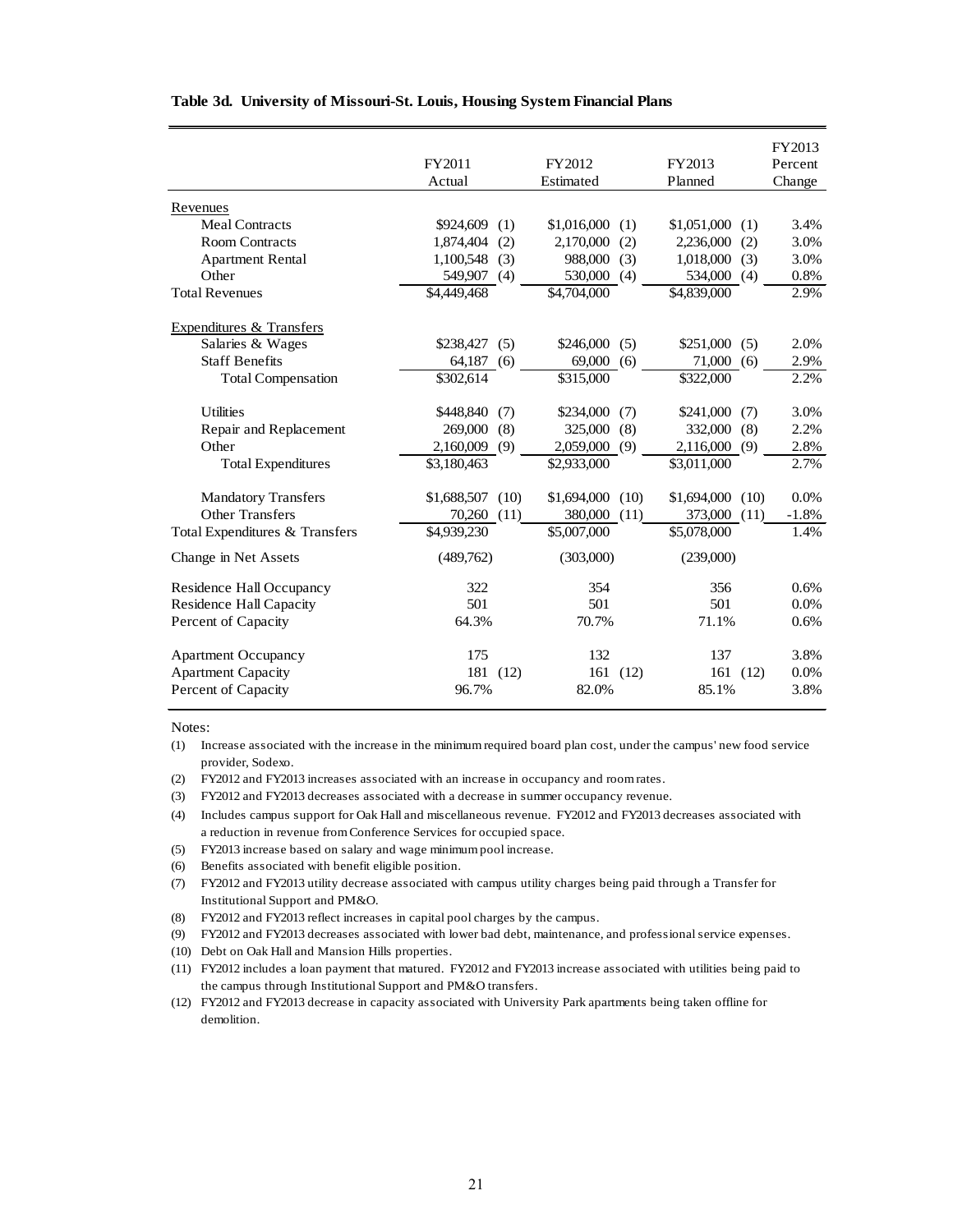### **Activity, Facility, and Health Service Fee Highlights**

Table 4 shows a summary of activity, facility, and health services fees by term for FY2012 and FY2013, while Tables 4a-4d present details of these activity, facility and health service fees by campus. Per semester increases in student activity, facility and health service fees for undergraduate students vary by campus; with fee adjustments ranging from a 2.3% or \$9.90 increase at **Missouri S&T** to a 3% or \$13.80 increase at **UMSL**.

Fees are assessed predominantly on a per credit hour basis with a plateau of 12 credit hours per semester and 6 credit hours for the summer session. However, at MU the graduate and professional student plateau is 9 credit hours per semester and the summer session plateau is 7 credit hours for all students. Some fees are assessed at a flat rate per semester.

At **MU** the student activity fee, recreation activity and facility fee, and the health service fee increased by 2.9% in total or \$11.16 in the fall and winter semesters for undergraduate students. The student activity fee component increased 3.4% or \$5.45 per semester. At MU, Student Activity Fees include fees to fund: Student Government, Student Organizations, Multicultural Student Organizations, Readership Program, Sustainability Program, Sports Clubs, Associated Students, Capital Improvement, Divisional Councils, Transportation System, Student Unions, Student Life, Counseling Center, Jesse Auditorium and the Parking Garage. The Recreation Activity and Facility fee increased 1.8%, or \$2.41 which reflects an inflationary increase on the operations portion of the fee. The Student Health Fee increased by 3.5% or \$3.30. Increases for graduate students are similar with the exception of the activity fee which increased by 3.7% or \$5.10 per semester for a total increase in graduate fees of \$10.81 or 3%. The Chancellor, Provost, Vice Chancellor for Student Affairs and the Student Fee Review Committee support these proposals.

At **UMKC** the total activity, facility, and health service fee increased at 2.9% or \$13.15. The Student Activity fee provides funding for the Student Government Association, Academic Student Councils, student organizations and clubs, and Student Involvement. The Athletic fee supports UMKC's NCAA Division I Intercollegiate Athletics program. Facility fees include the University Center, Student Union, physical plant facility, and the Recreation Facility fee, which funds the Swinney Recreation Center and student intramurals. The Student Health fee provides health services and outreach to students. Fees that will remain flat include the Transportation fee which provides all students with free access to the Kansas City Metro bus system; Collegiate Readership Fee, which provides local and national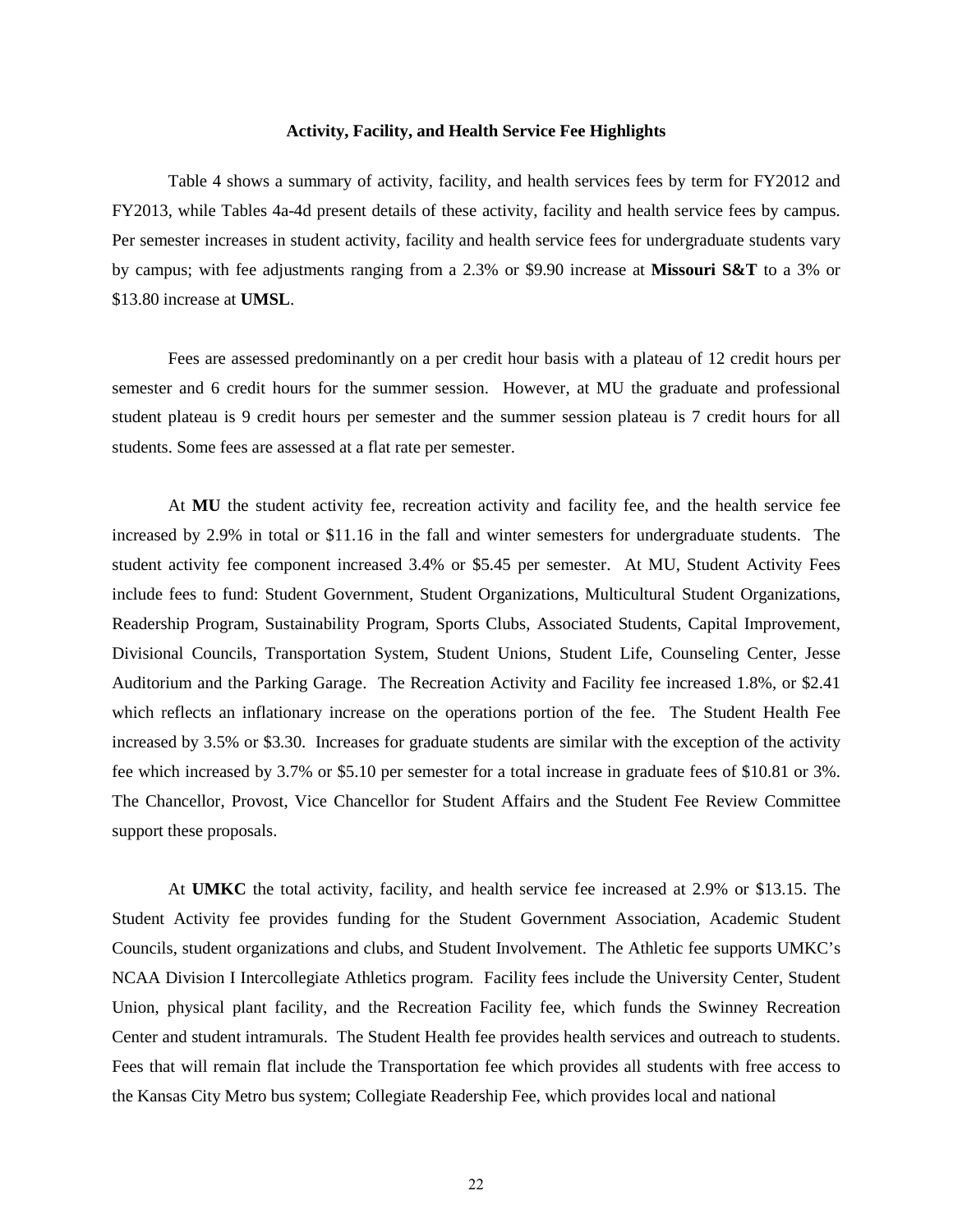newspapers to students, and the A.S.U.M. fee. These fees were shared with, discussed and supported by the Student Government Association.

At **Missouri S&T** activity, facility and health service fees increased by \$9.90 a semester or 2.3%. The Student Activity Fee increased by \$9.90 per semester or 7.6% which is needed to continue the current level of student events and activities. All other fees (Health Service fee, Intramural Facility fee, University Center fee and the Rollamo Year Book fee) will remain flat for the fall and winter semesters. Summer rates will remain flat overall with minor adjustments to the Student Activity fee and the Intramural Facility fee. These changes are based on the student organization needs and determined by Student Council and budgeted needs.

At **UMSL** the activity, facility, and health service fees increased by \$13.80 per semester or 3%. The University Center fee increased \$5.40 per semester or 4% and will be used primarily to offset building upkeep. The Athletic Fee increased by \$5.40 or 4.3% and was used to offset the increased costs for travel, lodging, mandated officials' fees. The Recreation Facility fee increase of \$1.20 or 3.5% is needed to fund student programming at its current level including facility and staffing costs. The Health Services fee increase of \$0.60 or 1.5% reflects the increased costs of providing services to the students. The Infrastructure fee increase of \$1.20 or 4.2% will fund inflationary costs related to the campus shuttle service. There are no increases recommended for the Student Activity fee, Performing Arts fee, and the Metro Pass Program fee.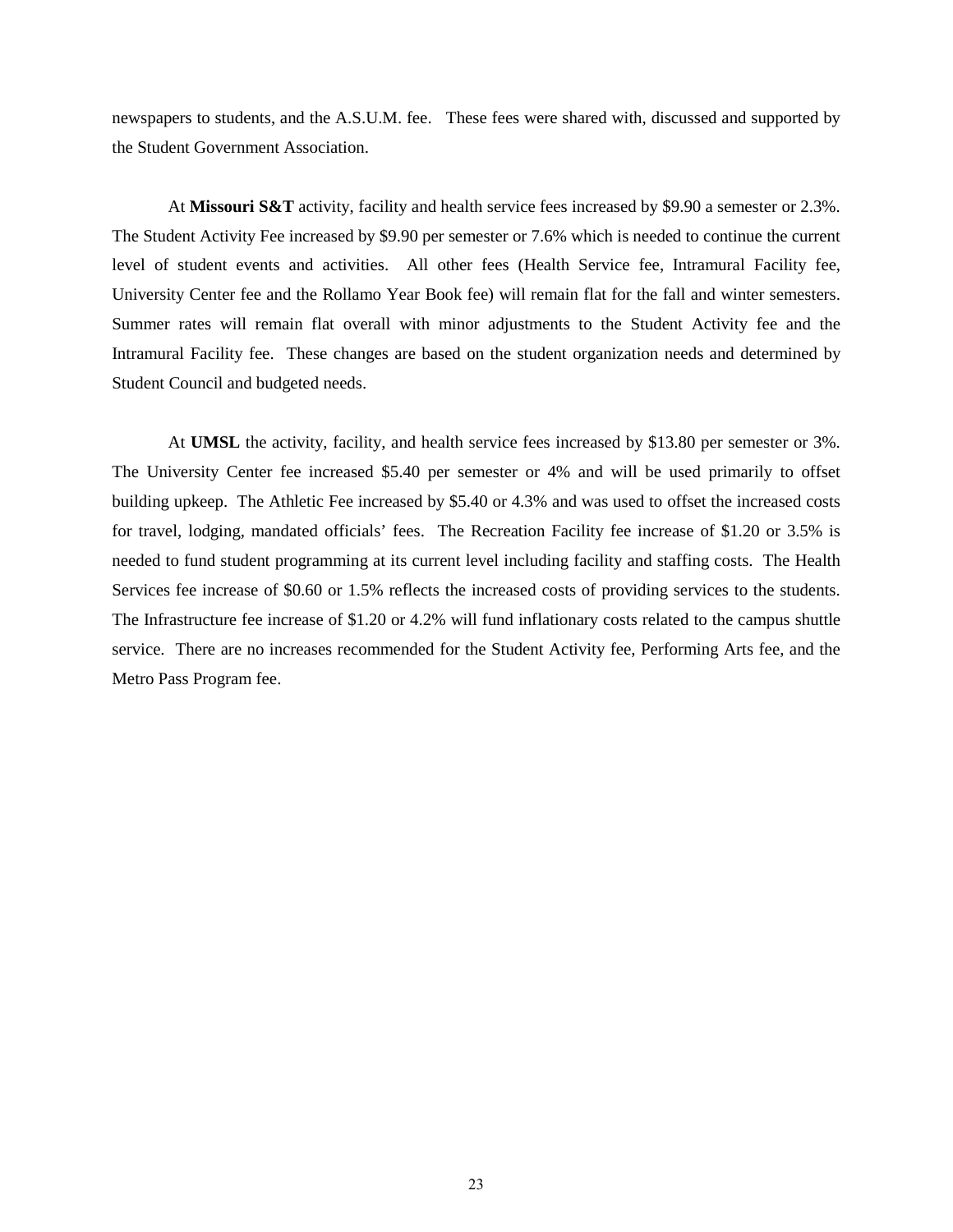**Table 4. Approved Changes in Student Activity, Facility, and Health Service Fees for FY2013, UM**

|                                    |          |          |                                          | Recommended Increase |              |          |                                       | Recommended Increase |
|------------------------------------|----------|----------|------------------------------------------|----------------------|--------------|----------|---------------------------------------|----------------------|
| MU                                 | FY2012   | FY2013   | Amount                                   | % change             | FY2012       | FY2013   | Amount                                | % change             |
| Maximum Fees per Term              |          |          | Semester Rates (12 or more credit hours) |                      |              |          | Summer Rates (7 or more credit hours) |                      |
| <b>Undergraduate Students</b>      |          |          |                                          |                      |              |          |                                       |                      |
| <b>Student Activity Fee</b>        | \$159.43 | \$164.88 | \$<br>5.45                               | 3.4%                 | \$.<br>79.72 | \$ 82.44 | \$<br>2.72                            | 3.4%                 |
| Recreation Activity and Facility   | 133.98   | 13639    | 2.41                                     | 1.8%                 | 66.99        | 68.20    | 1.21                                  | 1.8%                 |
| Health Service Fee                 | 94.17    | 97.47    | 3.30                                     | 3.5%                 | 7684         | 79.53    | 2.69                                  | 3.5%                 |
| Total                              | \$387.58 | \$398.74 | $\mathcal{S}$<br>11.16                   | 2.9%                 | \$223.55     | \$230.17 | $\mathcal{S}$<br>6.62                 | 3.0%                 |
| Graduate and Professional Students |          |          |                                          |                      |              |          |                                       |                      |
| <b>Student Activity Fee</b>        | \$137.73 | \$14283  | \$<br>5.10                               | 3.7%                 | \$91.82      | \$95.22  | \$<br>3.40                            | 3.7%                 |
| Recreation Activity and Facility   | 133.98   | 136.39   | 2.41                                     | 1.8%                 | 66.99        | 68.20    | 1.21                                  | 1.8%                 |
| <b>Health Service Fee</b>          | 94.17    | 97.47    | 3.30                                     | 3.5%                 | 76.84        | 79.53    | 2.69                                  | 3.5%                 |
| Total                              | \$365.88 | \$376.69 | \$<br>10.81                              | 3.0%                 | \$235.65     | \$242.95 | \$<br>7.30                            | 3.1%                 |
|                                    |          |          |                                          | Recommended Increase |              |          |                                       | Recommended Increase |
| <b>UMKC</b>                        | FY2012   | FY2013   | Amount                                   | % change             | FY2012       | FY2013   | Amount                                | % change             |
| Maximum Fees per Term              |          |          | Semester Rates (12 or more credit hours) |                      |              |          | Summer Rates (6 or more credit hours) |                      |
| <b>University Center Fee</b>       | \$75.76  | \$77.99  | \$<br>2.23                               | 2.9%                 | \$ 37 86     | \$39.00  | \$.<br>1.14                           | 3.0%                 |
| <b>Student Union Fee</b>           | 167.48   | 172.55   | 5.07                                     | 3.0%                 | 83.76        | 86.27    | 2.51                                  | 3.0%                 |
| Transportation Fee *               | 14.00    | 14 00    | $\blacksquare$                           | 0.0%                 | 700          | 7.00     |                                       | 0.0%                 |
| Athletic Fee                       | 53.84    | 55.50    | 1.66                                     | 3.1%                 | 26.94        | 27.75    | 0.81                                  | 3.0%                 |
| <b>Student Activity Fee</b>        | 57.71    | 59 31    | 1.60                                     | 2.8%                 | 29 03        | 29.81    | 0.78                                  | 2.7%                 |
| Phys. Facility Fee                 | 8.40     | 865      | 0.25                                     | 3.0%                 | 4.20         | 4.33     | 0.13                                  | 3.0%                 |
| Student Health Fee                 | 47.01    | 48.45    | 1.44                                     | 3.1%                 | 23.52        | 24.23    | 0.71                                  | 3.0%                 |
| Rec. Facility Fee                  | 30.00    | 30.90    | 0.90                                     | 3.0%                 | 15.00        | 15.00    |                                       | 0.0%                 |
| Total                              | \$454.20 | \$46735  | \$<br>13.15                              | 2.9%                 | \$227.31     | \$233.38 | \$<br>6.07                            | 2.7%                 |

*\* The Transportation Fee is only charged in the Fall semester per the student referendum approved March 2011.*

|                                                      |          |                                          |                | Recommended Increase |          |                                       |               |                          | Recommended Increase     |
|------------------------------------------------------|----------|------------------------------------------|----------------|----------------------|----------|---------------------------------------|---------------|--------------------------|--------------------------|
| Missouri S&T                                         | FY2012   | FY2013                                   | Amount         | % change             | FY2012   | FY2013                                |               | Amount                   | % change                 |
| Maximum Fees per Term                                |          | Semester Rates (12 or more credit hours) |                |                      |          | Summer Rates (6 or more credit hours) |               |                          |                          |
| <b>Undergraduate Students</b>                        |          |                                          |                |                      |          |                                       |               |                          |                          |
| <b>Student Activity Fee</b>                          | \$130.80 | \$140.70                                 | \$<br>9.90     | 7.6%                 | \$45.90  | \$46.05                               | \$            | 0.15                     | 0.3%                     |
| <b>Health Service Fee</b>                            | 92.00    | 92 00                                    |                | 0.0%                 | 42 50    | 42.50                                 |               |                          | 0.0%                     |
| I/Mural Facility Fee                                 | 40.80    | 40 80                                    |                | 0.0%                 | 10.90    | 10.80                                 |               | (0.10)                   | $-0.9\%$                 |
| <b>University Center Fee</b>                         | 30.00    | 30 00                                    |                | 0.0%                 | 14 00    | 14.00                                 |               |                          | 0.0%                     |
| <b>University Center Debt</b>                        | 125.00   | 125 00                                   |                | 0.0%                 | 62 50    | 62.50                                 |               |                          | 0.0%                     |
| Rollamo Year Book **                                 | 9.00     | 9 0 0                                    |                | 0.0%                 |          |                                       |               | $\overline{\phantom{a}}$ | $\overline{\phantom{a}}$ |
| Total                                                | \$427.60 | \$437 50                                 | \$<br>9.90     | 2.3%                 | \$175 80 | \$175.85                              | \$            | 0.05                     | 0.0%                     |
| ** Rollamo Year Book Fee assessed Fall semester only |          |                                          |                |                      |          |                                       |               |                          |                          |
| <b>Graduate Students</b>                             |          |                                          |                |                      |          |                                       |               |                          |                          |
| <b>Student Activity Fee</b>                          | \$130.80 | \$140.70                                 | \$<br>9.90     | 7.6%                 | \$45.90  | \$46.05                               | \$            | 0.15                     | 0.3%                     |
| Health Service Fee                                   | 92.00    | 92 00                                    |                | 0.0%                 | 42 50    | 42.50                                 |               |                          | 0.0%                     |
| I/Mural Facility Fee                                 | 40.80    | 40 80                                    |                | 0.0%                 | 10.90    | 10.80                                 |               | (0.10)                   | $-0.9\%$                 |
| <b>University Center Fee</b>                         | 30.00    | 30 00                                    |                | 0.0%                 | 14 00    | 14.00                                 |               |                          | 0.0%                     |
| <b>University Center Debt</b>                        | 125.00   | 125 00                                   | ÷,             | 0.0%                 | 62.50    | 62.50                                 |               |                          | 0.0%                     |
| <b>Graduate Student Fee</b>                          | 3.30     | 3 3 0                                    | $\blacksquare$ | 0.0%                 |          |                                       |               |                          | 0.0%                     |
| Total                                                | \$421.90 | \$431 80                                 | \$<br>9.90     | 2.3%                 | \$175.80 | \$175.85                              | $\mathcal{S}$ | 0.05                     | 0.0%                     |
|                                                      |          |                                          |                | Recommended Increase |          |                                       |               |                          | Recommended Increase     |
| <b>UMSL</b>                                          | FY2012   | FY2013                                   | Amount         | % change             | FY2012   | FY2013                                |               | Amount                   | % change                 |
| Maximum Fees per Term                                |          | Semester Rates (12 or more credit hours) |                |                      |          | Summer Rates (6 or more credit hours) |               |                          |                          |
| <b>University Center Fee</b>                         | \$135.00 | \$140.40                                 | \$<br>5.40     | 4.0%                 | \$6750   | \$70.20                               | \$            | 2.70                     | 4.0%                     |
| Athletic Fee                                         | 124.80   | 130.20                                   | 5.40           | 4.3%                 | 62.40    | 65.10                                 |               | 2.70                     | 4.3%                     |
| <b>Student Activity Fee</b>                          | 66.80    | 6680                                     | ä,             | 0.0%                 | 32.40    | 32.40                                 |               |                          | 0.0%                     |
| Rec. Facility Fee                                    | 34.20    | 35.40                                    | 1.20           | 3.5%                 | 17.10    | 17.70                                 |               | 0.60                     | 3.5%                     |
| <b>Health Services Fee</b>                           | 40.80    | 41.40                                    | 0.60           | 1.5%                 | 20.40    | 20.70                                 |               | 0.30                     | 1.5%                     |
| Infrastructure Fee                                   | 28.80    | 30 00                                    | 1.20           | 4.2%                 | 14.40    | 15.00                                 |               | 0.60                     | 4.2%                     |
| Performing Arts Fee                                  | 10.00    | 10 00                                    |                | 0.0%                 | 5.00     | 5.00                                  |               |                          | 0.0%                     |
| Metro Pass Program Fee                               | 24.00    | 24.00                                    | $\equiv$       | 0.0%                 | 12.00    | 12.00                                 |               | ٠                        | 0.0%                     |
| Total                                                | \$464.40 | \$478.20                                 | \$<br>13.80    | 3.0%                 | \$231.20 | \$238.10                              | $\mathbf S$   | 6.90                     | 3.0%                     |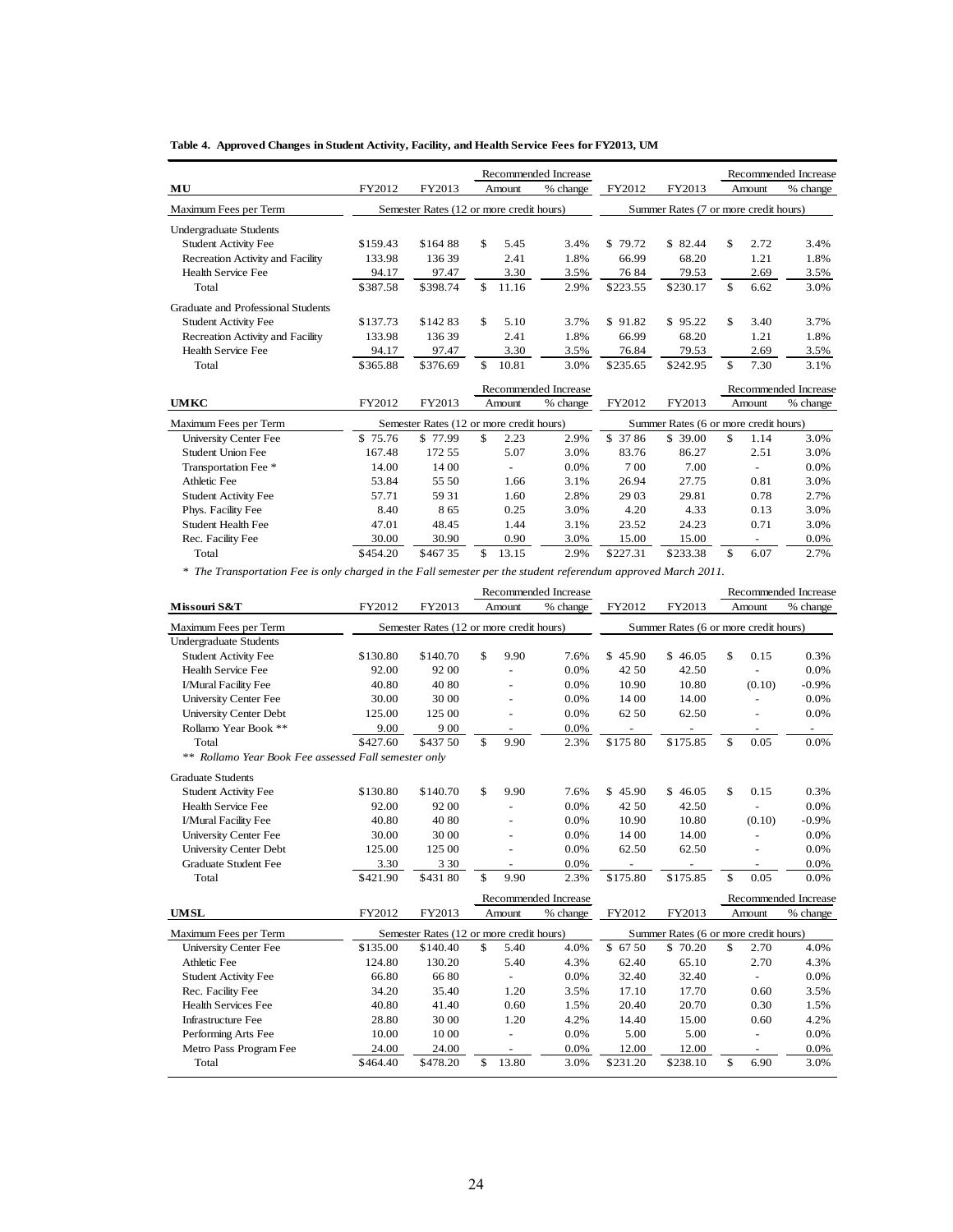|                          |           |           |            |           |                              | FY2013 Semester Rates       |                |             |                |        |                  |
|--------------------------|-----------|-----------|------------|-----------|------------------------------|-----------------------------|----------------|-------------|----------------|--------|------------------|
|                          | Undergrad | Grad/Prof |            | Undergrad | GradProf                     |                             |                | Total       | Total          |        |                  |
| Credit                   | Student   | Student   | Recreation | Health    | Health                       | Total                       | Total          | Winter      | Winter         | % Chg. | % Chg.           |
| Hour                     | Activity  | Activity  | Activity & | Service   | Service                      | FY13                        | FY13           | FY12        | <b>FY12</b>    | U.G    | Grad/Prof        |
| Load                     | Fee       | Fee       | Facility   | Fee       | Fee                          | U.G. Fees                   | <b>GP</b> Fees | U.G. Fees   | <b>GP</b> Fees | Fees   | Fees             |
|                          | \$13.74   | \$15.87   | \$0.00     | \$0.00    | \$0.00                       | \$13.74                     | \$15.87        | \$13.29     | \$15.30        | 3.4%   | 3.7%             |
| $\mathcal{L}$            | \$27.48   | 31.74     | 0.00       | 0.00      | 0.00                         | 27.48                       | 31.74          | 26.58       | 30.61          | 3.4%   | 3.7%             |
| $\epsilon$               | \$41.22   | 47.61     | 0.00       | 0.00      | 0.00                         | 41.22                       | 47.61          | 39.86       | 45.91          | 3.4%   | 3.7%             |
| 4                        | \$54.96   | 63.48     | $0.00\,$   | 0.00      | 0.00                         | 54.96                       | 63.48          | 53.15       | 61.21          | 3.4%   | 3.7%             |
| S                        | 68.70     | 79.35     | 0.00       | 0.00      | $0.00\,$                     | 68.70                       | 79.35          | 66.43       | 76.52          | 3.4%   | 3.7%             |
| 0                        | 82.44     | 95.22     | 0.00       | 0.00      | 0.00                         | 82.44                       | 95.22          | 79.72       | 91.82          | 3.4%   | $3.7%$<br>$2.9%$ |
|                          | 96.18     | 111.09    | 136.39     | 97.47     | 97.47                        | 330.04                      | 344.95         | 321.15      | 335.27         | 2.8%   |                  |
| $\infty$                 | 109.92    | 126.96    | 136.39     | 97.47     | 97.47                        | 343.78                      | 360.82         | 334.44      | 350.57         | 2.8%   | 2.9%             |
| $\sigma$                 | 123.66    | 142.83    | 136.39     | 97.47     | 97.47                        | 357.52                      | 376.69         | 347.72      | 365.88         | 2.8%   | 3.0%             |
| $\overline{10}$          | 137.40    | 142.83    | 136.39     | 97.47     | 97.47                        | 371.26                      | 376.69         | 361.01      | 365.88         | 2.8%   | 3.0%             |
| $\Xi$                    | 151.14    | 142.83    | 136.39     | 97.47     | 97.47                        | 385.00                      | 376.69         | 374.29      | 365.88         | 2.9%   | 3.0%             |
| $^{+}$<br>$\overline{2}$ | 164.88    | 142.83    | 136.39     | 97.47     | 97.47                        | 398.74                      | 376.69         | 387.58      | 365.88         | 2.9%   | 3.0%             |
|                          |           |           |            |           | FY2012 Semester Fee - Winter |                             |                |             |                |        |                  |
| $^{+}$<br>$\overline{c}$ | 159.43    | 137.73    | 133.98     | 94.17     | 94.17                        |                             |                | 387.58      | 365.88         |        |                  |
| % Chg.                   | 3.4%      | 3.7%      | $1.8\%$    | 3.5%      | 3.5%                         |                             |                | 2.9%        | 3.0%           |        |                  |
|                          |           |           |            |           |                              | FY2013 Summer Session Rates |                |             |                |        |                  |
|                          | Undergrad | Graduate  |            | Undergrad | Grad/Prof                    |                             |                |             |                |        |                  |
| Credit                   | Student   | Student   | Recreation | Health    | Health                       | Total                       | Total          | Total       | Total          | % Chg. | % Chg.           |
| Hour                     | Activity  | Activity  | Activity & | Service   | Service                      | FY13                        | FY13           | <b>FY12</b> | FY12           | U.G.   | <b>Grad/Prof</b> |
| Load                     | Fee       | Fee       | Facility   | Fee       | Fee                          | U.G. Fees                   | <b>GP</b> Fees | U.G. Fees   | <b>GP</b> Fees | Fees   | Fees             |
|                          | \$13.74   | \$15.87   | \$0.00     | \$0.00    | \$0.00                       | \$13.74                     | \$15.87        | \$13.29     | \$15.30        | 3.4%   | 3.7%             |
| $\mathcal{L}$            | 27.48     | 31.74     | $0.00\,$   | $0.00$    | $0.00\,$                     | 27.48                       | 31.74          | 26.58       | 30.61          | 3.4%   | 3.7%             |
| $\epsilon$               | 41.22     | 47.61     | 0.00       | 0.00      | $0.00$                       | 41.22                       | 47.61          | 39.86       | 45.91          | 3.4%   | 3.7%             |
| 4                        | 54.96     | 63.48     | 0.00       | 0.00      | 79.53                        | 54.96                       | 143.01         | 53.15       | 138.06         | 3.4%   | 3.6%             |
| 5                        | 68.70     | 79.35     | $0.00\,$   | 0.00      | 79.53                        | 68.70                       | 158.88         | 66.43       | 153.36         | 3.4%   | $3.6%$<br>$3.6%$ |
| $\circ$                  | 82.44     | 95.22     | 0.00       | 79.53     | 79.53                        | 161.97                      | 174.75         | 156.56      | 168.66         | 3.5%   |                  |
| $^{+}$<br>$\overline{r}$ | 82.44     | 95.22     | 68.20      | 79.53     | 79.53                        | 230.17                      | 242.95         | 223.55      | 235.65         | 3.0%   | 3.1%             |
|                          |           |           |            |           | FY2012 Summer Fee            |                             |                |             |                |        |                  |
| $^{+}$<br>$\overline{C}$ | 79.72     | 91.82     | 66.99      | 76.84     | 76.84                        |                             |                | 223.55      | 235.65         |        |                  |
| % Chg.                   | 3.4%      | 3.7%      | $1.8\%$    | 3.5%      | 3.5%                         |                             |                | 2.9%        | 3.0%           |        |                  |

Table 4a. University of Missouri-MU, Student Activity, Facility and Health Service Fees, Fiscal Year 2013  **Table 4a. University of Missouri-MU, Student Activity, Facility and Health Service Fees, Fiscal Year 2013**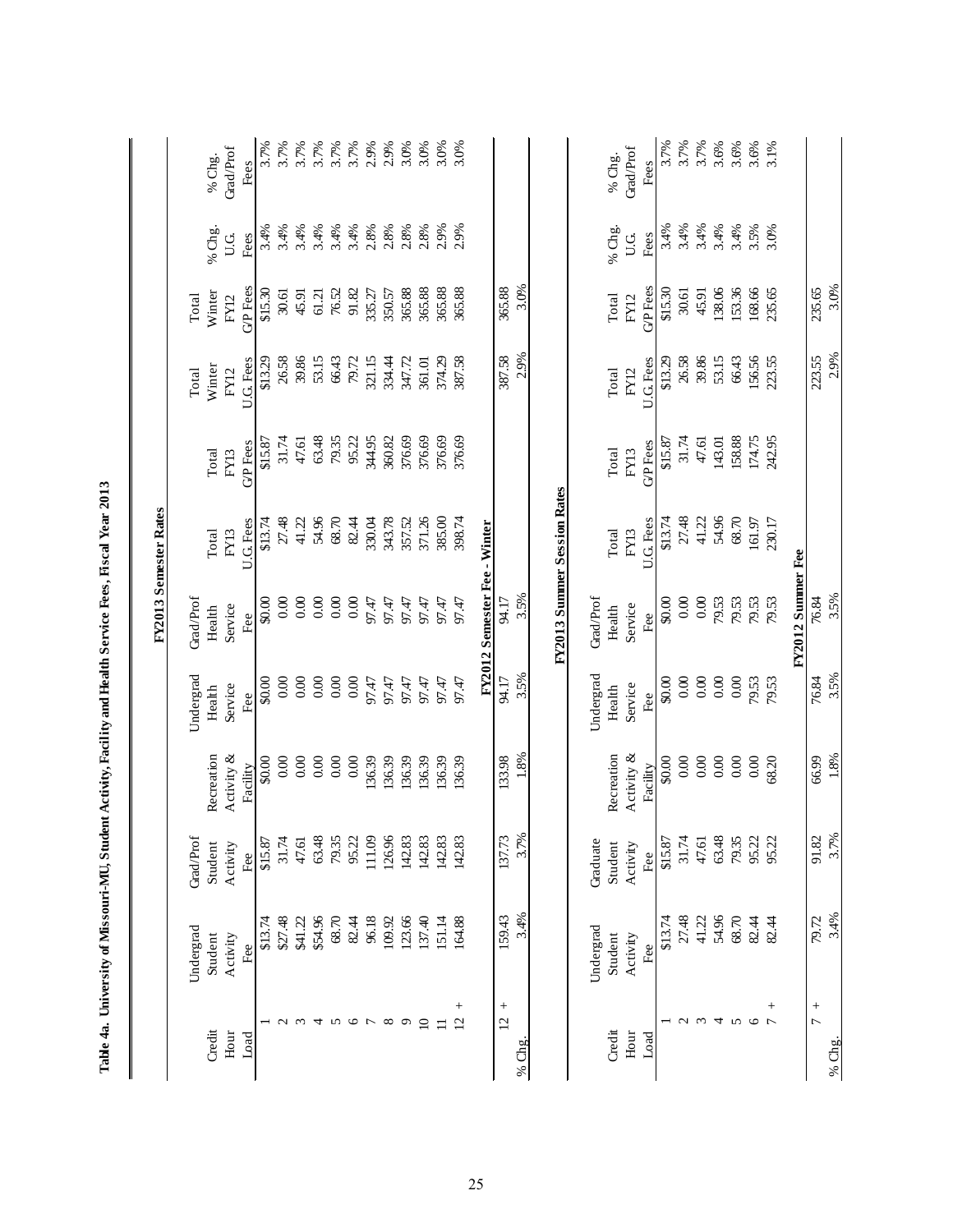|                          |               |                                                                                           |                                                                                                                        |                 |                       |                             | FY2013 Semester Rates |               |                                                                                                                        |                 |              |              |                                      |
|--------------------------|---------------|-------------------------------------------------------------------------------------------|------------------------------------------------------------------------------------------------------------------------|-----------------|-----------------------|-----------------------------|-----------------------|---------------|------------------------------------------------------------------------------------------------------------------------|-----------------|--------------|--------------|--------------------------------------|
| Credit                   | Univ.         | Student                                                                                   | Transport                                                                                                              |                 |                       | Student                     | Phys.                 | Student       | Collegiate                                                                                                             | Rec.            | Total        | Total        | % $Chg$                              |
| Hour<br>Load             | Center<br>Fee | Union<br>Fee                                                                              | ation Fee<br>$\widehat{c}$                                                                                             | Athletic<br>Fee | A.S.U.M.<br>Fee $(1)$ | Activity<br>Fee $(1)$       | Facility<br>Fee       | Health<br>Fee | Readership<br>Fee (1)                                                                                                  | Facility<br>Fee | FY13<br>Fees | FY12<br>Fees | Total<br>Fees                        |
|                          | \$6.50        | \$14.38                                                                                   | \$14.00                                                                                                                | 94.62           | \$0.15                | \$4.59                      | \$0.72                | <b>Rist</b>   | \$2.72                                                                                                                 | \$30.90         | \$82.62      | \$80.70      |                                      |
| $\sim$                   | 13.00         | 28.76                                                                                     | $14.00$                                                                                                                | 9.25            | 0.30                  | 9.18                        | 1.44                  | 8.08          | 2.72                                                                                                                   | 30.90           | 117.63       | 114.68       | $2.4\%$<br>$2.6\%$                   |
| $\epsilon$               | 19.50         | 43.14                                                                                     | $14.00$                                                                                                                | 13.87           | 0.46                  | 13.77                       | 2.16                  | 12.11         | 2.72                                                                                                                   | 30.90           | 152.63       | 148.66       | $2.7\%$<br>$2.7\%$                   |
| 4                        | 26.00         | 57.52                                                                                     | 14.00                                                                                                                  | 18.50           | 0.61                  | 18.36                       | 2.88                  | 16.15         | $2.72$<br>$2.72$                                                                                                       | 30.90           | 187.63       | 182.65       |                                      |
| $\sim$                   | 32.50         | $71.89\,$                                                                                 | 14.00                                                                                                                  | 23.12           | 0.76                  | 22.95                       | 3.61                  | 20.19         |                                                                                                                        | 30.90           | 222.63       | 216.63       |                                      |
| $\circ$                  | 39.00         | 86.27                                                                                     | $14.00$                                                                                                                | 27.75           | 0.91                  | 27.54                       | 4.33                  | 24.23         | 2.72                                                                                                                   | 30.90           | 257.64       | 250.61       |                                      |
| $\overline{ }$           | 45.50         | 100.65                                                                                    | $14.00$                                                                                                                | 32.37           | 1.06                  | 32.13                       | 5.05                  | 28.26         | 2.72                                                                                                                   | 30.90           | 292.64       | 284.59       | $2.8%$<br>$2.8%$<br>$2.8%$<br>$2.8%$ |
| $\infty$                 | 51.99         | 115.03                                                                                    | 14.00                                                                                                                  | 37.00           | 1.22                  | 36.71                       | 5.77                  | 32.30         | 2.72                                                                                                                   | 30.90           | 327.64       | 318.57       |                                      |
| $\sigma$                 | 58.49         | 129.41                                                                                    | $14.00$<br>14.00                                                                                                       | 41.62           | 137                   | 41.30                       | 6.49                  | 36.34         | 2.72                                                                                                                   | 30.90           | 362.68       | 352.55       | 2.9%                                 |
| $\Box$                   | 64.99         | 143.79                                                                                    |                                                                                                                        | 46.25           | 1.52                  | 45.89                       | 7.21                  | 40.38         | 2.72                                                                                                                   | 30.90           | 397.65       | 386.54       | 2.9%                                 |
| $\equiv$                 | 71.49         | 158.17                                                                                    | 14.00<br>14.00                                                                                                         | 50.87           | $\overline{S2}$       | 50.48                       | 7.93                  | 44.41         | 2.72<br>2.72                                                                                                           | 30.90           | 432.50       | 420.37       | 2.9%                                 |
| $^{+}$<br>$\overline{c}$ | 77.99         | 172.55                                                                                    |                                                                                                                        | 55.50           | $\overline{S2}$       | 55.07                       | 8.65                  | 48.45         |                                                                                                                        | 30.90           | 467.35       | 454.20       | 2.9%                                 |
|                          |               |                                                                                           |                                                                                                                        |                 |                       |                             | FY2012 Semester Fee   |               |                                                                                                                        |                 |              |              |                                      |
| $12+$                    | 75.76         | 167.48                                                                                    | 14.00                                                                                                                  | 53.84           | 1.52                  | 53.47                       | 8.40                  | 47.01         | 2.72                                                                                                                   | 30.00           |              | 454.20       |                                      |
| %Chg.                    | 2.9%          | 3.0%                                                                                      | 0.0%                                                                                                                   | 3.1%            | 0.0%                  | 3.0%                        | 3.0%                  | 3.1%          | 0.0%                                                                                                                   | 3.0%            |              | 29%          |                                      |
|                          |               |                                                                                           |                                                                                                                        |                 |                       | FY2013 Summer Session Rates |                       |               |                                                                                                                        |                 |              |              |                                      |
| Credit                   | Univ.         | Student                                                                                   | Transport                                                                                                              |                 |                       | Student                     | Phys.                 | Student       | Collegiate                                                                                                             | Rec.            | Total        | Total        | %Chg                                 |
| Hour                     | Center        | Union                                                                                     | ation                                                                                                                  | Athletic        | A.S.U.M.              | Activity                    | Facility              | Health        | Readership                                                                                                             | Facility        | FY13         | FY12         | Total                                |
| Load                     | Fee           | Fee                                                                                       | $\text{Fee}(2)$                                                                                                        | Fee             | Fee                   | Fee                         | Fee $\overline{ }$    | Fee           | Fee                                                                                                                    | Fee             | Fees         | Fees         | Fees                                 |
| $\overline{ }$           | \$6.50        | \$14.38                                                                                   | 00 1<br>00 1<br>00 1<br>00 13                                                                                          | \$4.62<br>9.25  | \$0.15                | \$4.59                      | \$0.72                | <b>A.A</b>    | \$1.36                                                                                                                 | \$15.00         | \$58.36      | \$57.34      |                                      |
| $\mathbf{c}$             | 13.00         | 28.76                                                                                     |                                                                                                                        |                 | 0.30                  | 9.18                        | 1.44                  | 8.08          | 1.36                                                                                                                   | 15.00           | 93.37        | 91.32        |                                      |
| $\omega$ 4               | 19.50         | 43.14                                                                                     |                                                                                                                        | 13.87           | 0.46                  | 13.77                       | 2.16                  | 12.11         | 1.36                                                                                                                   | 15.00           | 128.37       | 125.30       | $1.8%$<br>$2.2%$<br>$2.4%$<br>$2.5%$ |
|                          | 26.00         | 57.52                                                                                     |                                                                                                                        | $18.50\,$       | 0.61                  | 18.36                       | 2.88                  | 16.15         |                                                                                                                        | 15.00           | 163.37       | 159.29       |                                      |
| $\boldsymbol{\varsigma}$ | 32.50         | $71.89$                                                                                   | $7.00$ $% \leqslant 0.00$                                                                                              | 23.12           | 0.76                  | 22.95                       | 3.61                  | 20.19         | 1.36                                                                                                                   | 15.00           | 198.37       | 193.27       | 2.6%                                 |
| \$                       | 39.00         | 86.27                                                                                     |                                                                                                                        | 27.75           | 0.91                  | 27.54                       | 4.33                  | 24.23         | $\ddot{36}$                                                                                                            | 15.00           | 233.38       | 227.31       | 2.7%                                 |
|                          |               |                                                                                           |                                                                                                                        |                 |                       |                             | FY2012 Summer Fee     |               |                                                                                                                        |                 |              |              |                                      |
| $\ddot{\phi}$            | 37.86         | 83.76                                                                                     | $7.00$                                                                                                                 | 26.94           | 0.91                  | 26.76                       | 4.20                  | 23.52         | 1.36                                                                                                                   | 15.00           |              | 227.31       |                                      |
| %Chg.                    | 3.0%          | 3.0%                                                                                      | 0.0%                                                                                                                   | 3.0%            | 0.0%                  | 2.9%                        | 3.0%                  | 3.0%          | 0.0%                                                                                                                   | 0.0%            |              | 2.7%         |                                      |
| Notes:                   |               |                                                                                           |                                                                                                                        |                 |                       |                             |                       |               |                                                                                                                        |                 |              |              |                                      |
|                          |               |                                                                                           | 1.) On Table 4. Changes in Student Activity, Facility, and Health Service Fees for FY2013, UM these fees are combined. |                 |                       |                             |                       |               | and supported by Student Government Association. The Transportation Fee is only charged in the Fall & Spring semesters |                 |              |              |                                      |
|                          |               | 2.) All prepared fees were shared, discussed<br>per the student referendum approved March | 2011.                                                                                                                  |                 |                       |                             |                       |               |                                                                                                                        |                 |              |              |                                      |

Table 4b. University of Missouri-Kansas City, Student Activity, Facility and Health Service Fees, Fiscal Year 2013 **Table 4b. University of Missouri-Kansas City, Student Activity, Facility and Health Service Fees, Fiscal Year 2013**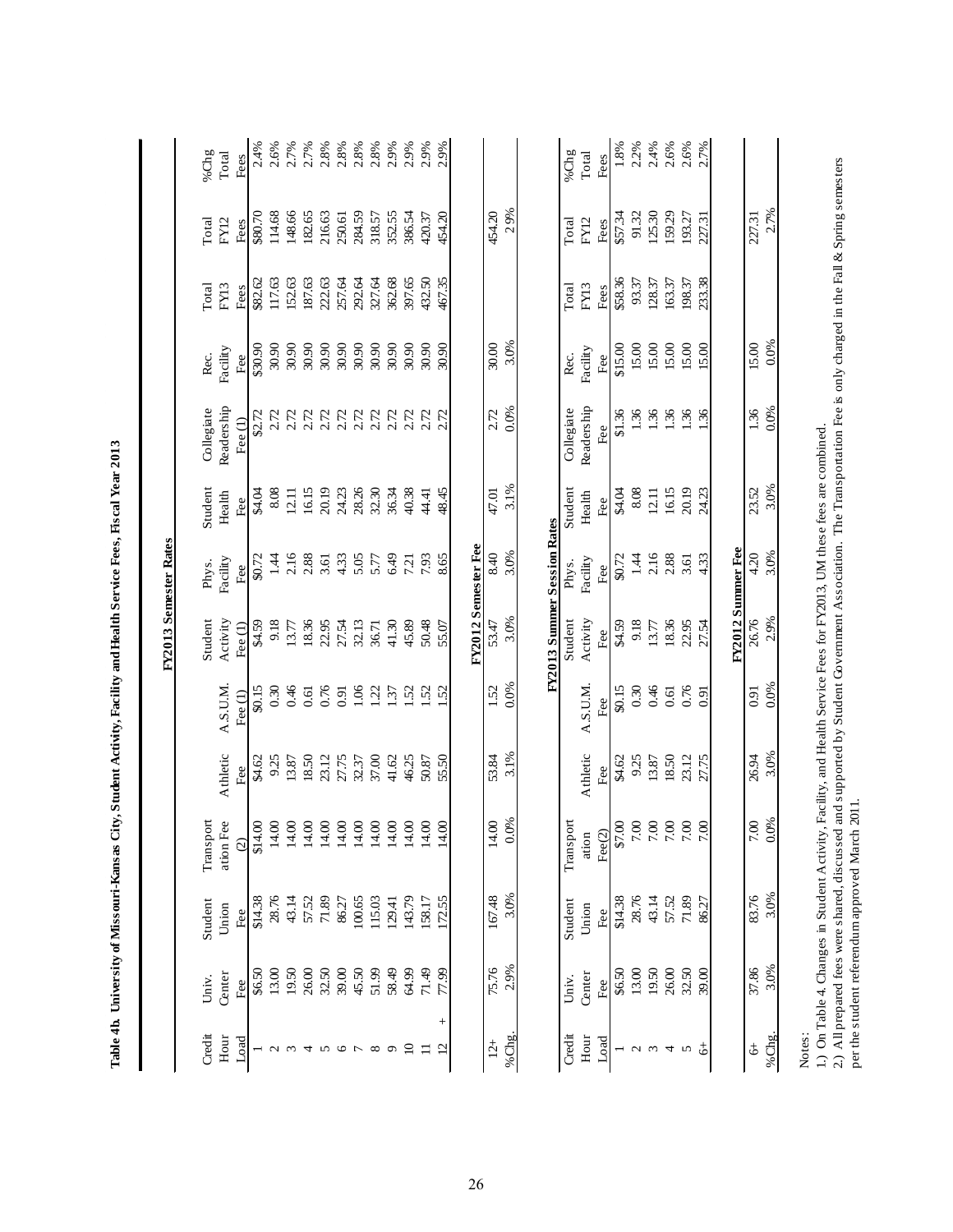|                 |                                                                                                                                                                                 |                |                 |               |                |                             | FY2013 Semester Rates       |                   |                    |                   |                    |             |                      |
|-----------------|---------------------------------------------------------------------------------------------------------------------------------------------------------------------------------|----------------|-----------------|---------------|----------------|-----------------------------|-----------------------------|-------------------|--------------------|-------------------|--------------------|-------------|----------------------|
| Credit          | Student                                                                                                                                                                         | Health         | <b>I/Mural</b>  | Univ.         | Univ.          | Rollamo                     | Graduate                    | Total             | Total              | Total             | Total              | % Chg.      | % Chg.               |
| Hour<br>Load    | Activity<br>Fee                                                                                                                                                                 | Service<br>Fee | Facility<br>Fee | Center<br>Fee | Center<br>Debt | Book <sub>(1)</sub><br>Year | Student<br>Fee (2)          | U.G. Fees<br>FY13 | Grad. Fees<br>FY13 | U.G. Fees<br>FY12 | Grad. Fees<br>FY12 | U.G<br>Fees | Grad.<br>Fees        |
|                 | \$14.07                                                                                                                                                                         | \$92.00        | \$4.08          | \$3.00        | \$12.50        | \$0.00                      | \$3.30                      | \$125.65          | \$128.95           | \$124.66          | \$127.96           | 0.8%        | 0.8%                 |
| $\sim$          | 28.14                                                                                                                                                                           | $92.00$        | 8.16            | $6.00$        | 25.00          | 0.00                        | 3.30                        | 159.30            | 162.60             | 157.32            | 160.62             | 1.3%        | 1.2%                 |
| $\epsilon$      | 42.21                                                                                                                                                                           | 92.00          | 12.24           | 9.00          | 37.50          | 0.00                        | 3.30                        | 192.95            | 196.25             | 189.98            | 193.28             | 1.6%        | 1.5%                 |
| $\overline{4}$  | 56.28                                                                                                                                                                           | 92.00          | 16.32           | 12.00         | $50.00$        | 0.00                        |                             | 226.60            | 229.90             | 222.64            | 225.94             | 1.8%        | $1.8\%$              |
|                 | 70.35                                                                                                                                                                           | 92.00          | 20.40           | 15.00         | $62.50$        | 0.00                        | $3.30$<br>$3.30$            | 260.25            | 263.55             | 255.30            | 258.60             | 1.9%        | $1.9%$<br>$2.0%$     |
| 500             | 84.42                                                                                                                                                                           | 92.00          | 24.48           | 18.00         | 75.00          | 0.00                        |                             | 293.90            | 297.20             | 287.96            | 291.26             | 2.1%        |                      |
|                 | 98.49                                                                                                                                                                           | 92.00          | 28.56           | 21.00         | 87.50          | 9.00                        | 3.30                        | 336.55            | 330.85             | 329.62            | 323.92             | 2.1%        | 2.1%                 |
| $\infty$        | 112.56                                                                                                                                                                          | 92.00          | 32.64           | 24.00         | 100.00         | 9.00                        | 3.30                        | 370.20            | 364.50             | 362.28            | 356.58             | 2.2%        | 2.2%                 |
| $\circ$         | 126.63                                                                                                                                                                          | $92.00$        | 36.72           | 27.00         | 112.50         | 9.00                        | 3.30                        | 403.85            | 398.15             | 394.94            | 389.24             | 2.3%        |                      |
| $\overline{10}$ | 140.70                                                                                                                                                                          | 92.00          | 40.80           | 30.00         | 125.00         | 9.00                        | 3.30                        | 437.50            | 431.80             | 427.60            | 421.90             | 2.3%        |                      |
| $\Box$          | 140.70                                                                                                                                                                          | 92.00          | 40.80           | 30.00         | 125.00         | 9.00                        | 3.30                        | 437.50            | 431.80             | 427.60            | 421.90             | 2.3%        | 2.3%<br>2.3%<br>2.3% |
| $12+$           | 140.70                                                                                                                                                                          | 92.00          | 40.80           | 30.00         | 125.00         | 9.00                        | 3.30                        | 437.50            | 431.80             | 427.60            | 421.90             | 2.3%        |                      |
|                 |                                                                                                                                                                                 |                |                 |               |                |                             | FY2012 Semester Fee         |                   |                    |                   |                    |             |                      |
| $12+$           | 130.80                                                                                                                                                                          | 92.00          | 40.80           | 30.00         | 125.00         | 9.00                        | 3.30                        |                   |                    | 427.60            | 421.90             |             |                      |
|                 | 7.6%                                                                                                                                                                            | 0.0%           | 0.0%            | 0.0%          | 0.0%           | 0.0%                        | 0.0%                        |                   |                    | 2.3%              | 2.3%               |             |                      |
| % Chg           |                                                                                                                                                                                 |                |                 |               |                |                             |                             |                   |                    |                   |                    |             |                      |
|                 |                                                                                                                                                                                 |                |                 |               |                |                             | FY2013 Summer Session Rates |                   |                    |                   |                    |             |                      |
|                 |                                                                                                                                                                                 |                |                 |               |                |                             |                             |                   |                    |                   |                    |             |                      |
| Credit          | Student                                                                                                                                                                         | Health         | <b>IMural</b>   | Univ.         | Univ.          | Rollamo                     | Graduate                    | Total             | Total              | Total             | Total              | % Chg.      | % Chg.               |
| Hour<br>Load    | Activity<br>Fee                                                                                                                                                                 | Service<br>Fee | Facility<br>Fee | Center<br>Fee | Center<br>Debt | Book(1)<br>Year             | Student<br>Fee (2)          | U.G Fees<br>FY13  | Grad. Fees<br>FY13 | U.G. Fees<br>FY12 | Grad. Fees<br>FY12 | Fees<br>U.G | Fees<br>Grad.        |
|                 | \$9.21                                                                                                                                                                          | \$42.50        | \$2.16          | \$2.80        | \$12.50        | \$0.00                      | \$0.00                      | \$69.17           | \$69.17            | \$69.16           | \$69.16            | 0.0%        | $0.0\%$              |
| $\mathcal{L}$   | 18.42                                                                                                                                                                           | 42.50          | 4.32            | 5.60          | 25.00          | $0.00$                      | 0.00                        | 95.84             | 95.84              | 95.82             | 95.82              | 0.0%        | 0.0%                 |
| $\mathfrak{g}$  | 27.63                                                                                                                                                                           | 42.50          | 6.48            | 8.40          | 37.50          | 0.00                        | 0.00                        | 122.51            | 122.51             | 122.48            | 122.48             | 0.0%        | $0.0\%$<br>$0.0\%$   |
| $\overline{4}$  | 36.84                                                                                                                                                                           | 42.50          | 8.64            | 11.20         | $50.00$        | 0.00                        | 0.00                        | 149.18            | 149.18             | 149.14            | 149.14             | 0.0%        |                      |
| $\sim$          | 46.05                                                                                                                                                                           | 42.50          | $10.80\,$       | $14.00$       | $62.50$        | $0.00\,$                    | 0.00                        | 175.85            | 175.85             | 175.80            | 175.80             | 0.0%        | 0.0%                 |
| $\downarrow$    | 46.05                                                                                                                                                                           | 42.50          | 10.80           | 14.00         | 62.50          | 0.00                        | 0.00                        | 175.85            | 175.85             | 175.80            | 175.80             | 0.0%        | 0.0%                 |
|                 |                                                                                                                                                                                 |                |                 |               |                |                             | FY2012 Summer Fee           |                   |                    |                   |                    |             |                      |
| \$              | 45.90                                                                                                                                                                           | 4250           | 10.90           | 14.00         | 62.50          | $0.00\,$                    | 0.00                        |                   |                    | 175.80            | 175.80             |             |                      |
| % $Chg.$        | 0.3%                                                                                                                                                                            | 0.0%           | $-0.9%$         | 0.0%          | 0.0%           | n/a                         | n/a                         |                   |                    | 0.0%              | 0.0%               |             |                      |
| Notes:          | (2) Graduate Student Fee is charged to graduate students in the fall and spring semesters only.<br>(1) Yearbook fee is charged to undergraduate students in the fall term only. |                |                 |               |                |                             |                             |                   |                    |                   |                    |             |                      |

Table 4c. Missouri University of Science and Technology, Student Activity, Facility and Health Service Fees, Fiscal Year 2013 **Table 4c. Missouri University of Science and Technology, Student Activity, Facility and Health Service Fees, Fiscal Year 2013**